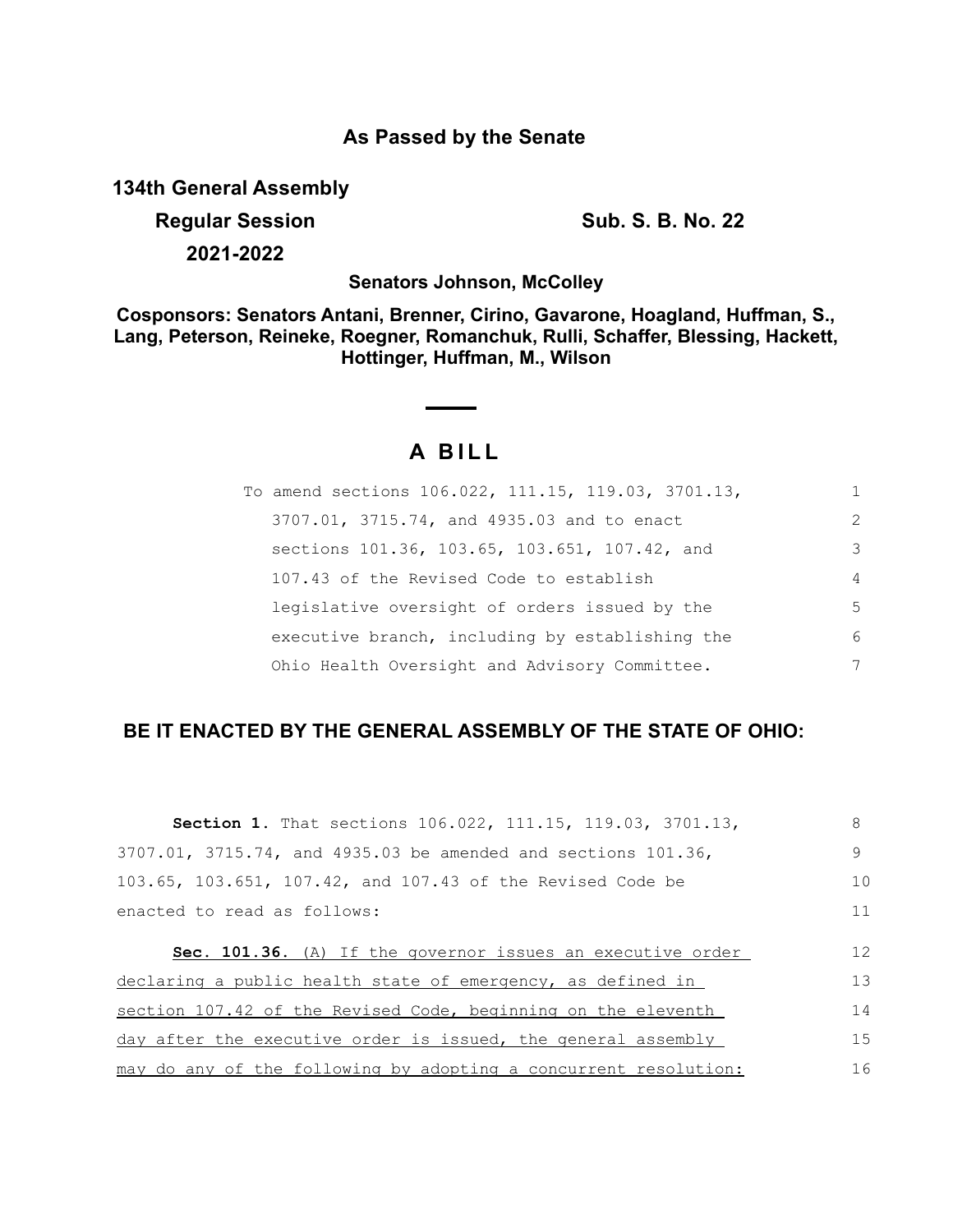| (1) Rescind any subsequent executive order the governor          | 17 |
|------------------------------------------------------------------|----|
| issues in response to a public health state of emergency,        | 18 |
| including an order to authorize an agency to adopt, amend, or    | 19 |
| rescind rules under division (G) of section 119.03 of the        | 20 |
| Revised Code.                                                    | 21 |
| (2) Invalidate an emergency rule adopted or amended by an        | 22 |
| agency in response to the public health state of emergency and   | 23 |
| pursuant to an emergency order the governor issues under         | 24 |
| division (G) (1) of section 119.03 of the Revised Code;          | 25 |
| (3) Authorize a rule rescinded by an agency under division       | 26 |
| (G)(1) of section 119.03 of the Revised Code to be readopted;    | 27 |
| (4) Invalidate an emergency rule adopted by an agency in         | 28 |
| response to the public health state of emergency pursuant to     | 29 |
| division (B) (2) of section 111.15 of the Revised Code.          | 30 |
| (B) (1) If the department of health issues a special or          | 31 |
| standing order or rule for preventing the spread of contagious   | 32 |
| or infectious disease under section 3701.13 of the Revised Code, | 33 |
| beginning on the eleventh day after the special or standing      | 34 |
| order or rule is issued, the general assembly may rescind that   | 35 |
| special or standing order or rule by adopting a concurrent       | 36 |
| resolution.                                                      | 37 |
| (2) If the director of health takes an action to control         | 38 |
| and suppress the cause of disease or illness, including          | 39 |
| contagious, infectious, epidemic, pandemic, or endemic           | 40 |
| conditions, under section 3701.14 of the Revised Code, beginning | 41 |
| on the eleventh day after the action is taken, the general       | 42 |
| assembly may rescind that action by adopting a concurrent        | 43 |
| resolution.                                                      | 44 |
| (C)(1) If the general assembly rescinds an executive order       | 45 |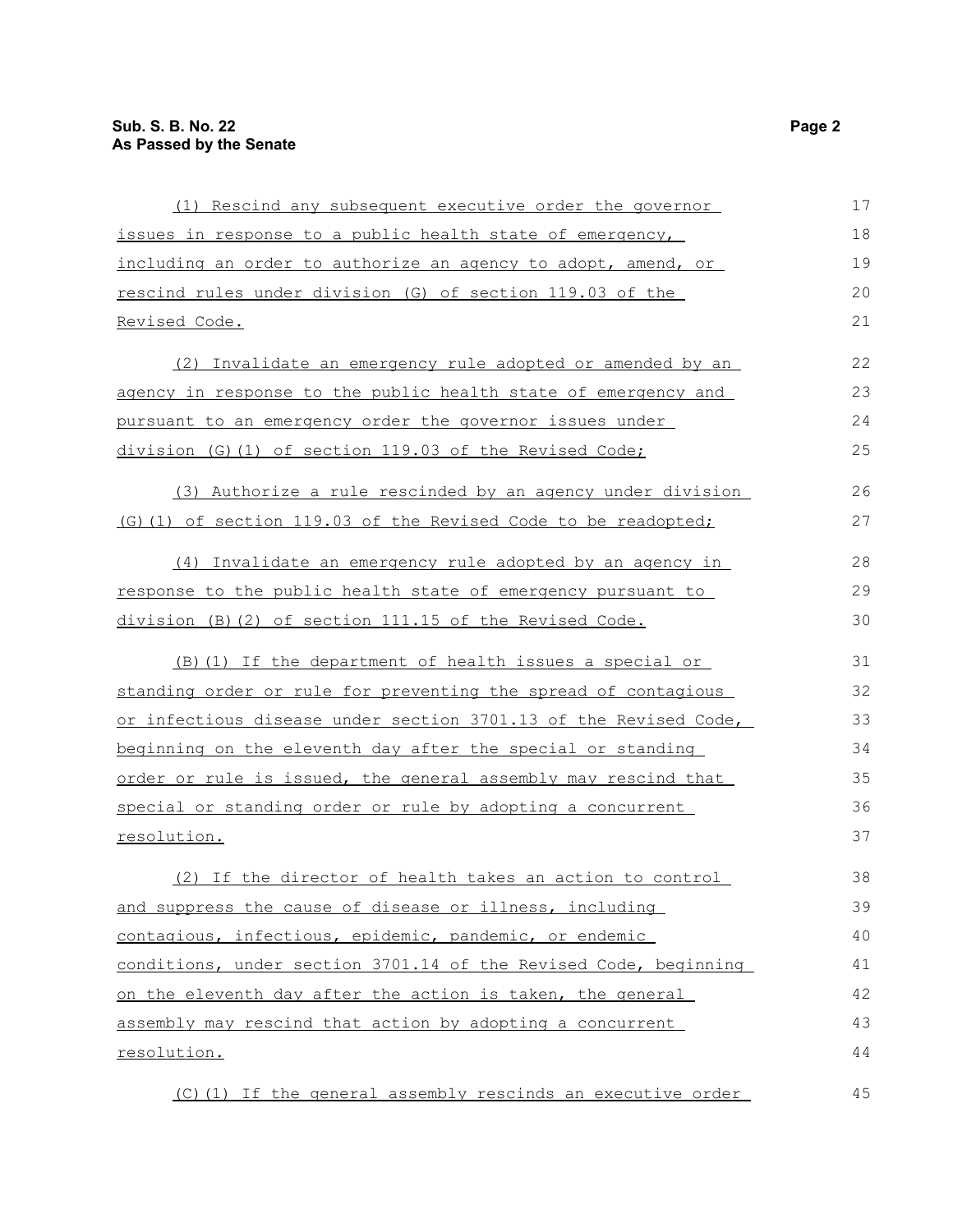or a special or standing order or rule, or invalidates or authorizes the readoption of a rule pursuant to this section, the governor, department, or agency shall not reissue that executive order or special or standing order or rule, or readopt that invalidated emergency rule, or a substantially similar executive order, special or standing order or rule, or emergency rule for a period of thirty days following the adoption of a concurrent resolution by the general assembly. (2) An executive order issued by the governor, a special or standing order or rule issued by the department, or an emergency rule adopted, amended, or rescinded by an agency in violation of division (C)(1) of this section is invalid and has no legal effect. **Sec. 103.65.** (A) There is hereby created the Ohio health oversight and advisory committee. The committee shall consist of the following members: (1) Three members of the senate appointed by the president of the senate, two of whom are members of the majority party and one of whom is a member of the minority party; (2) Three members of the house of representatives appointed by the speaker of the house of representatives, two of whom are members of the majority party and one of whom is a member of the minority party. (B) The president and speaker shall make the initial appointments to the committee not later than fifteen days after the effective date of this section. The president and speaker shall make subsequent appointments not later than fifteen days after the commencement of the first regular session of each general assembly. Members of the committee shall serve on the 46 47 48 49 50 51 52 53 54 55 56 57 58 59 60 61 62 63 64 65 66 67 68 69 70 71 72 73 74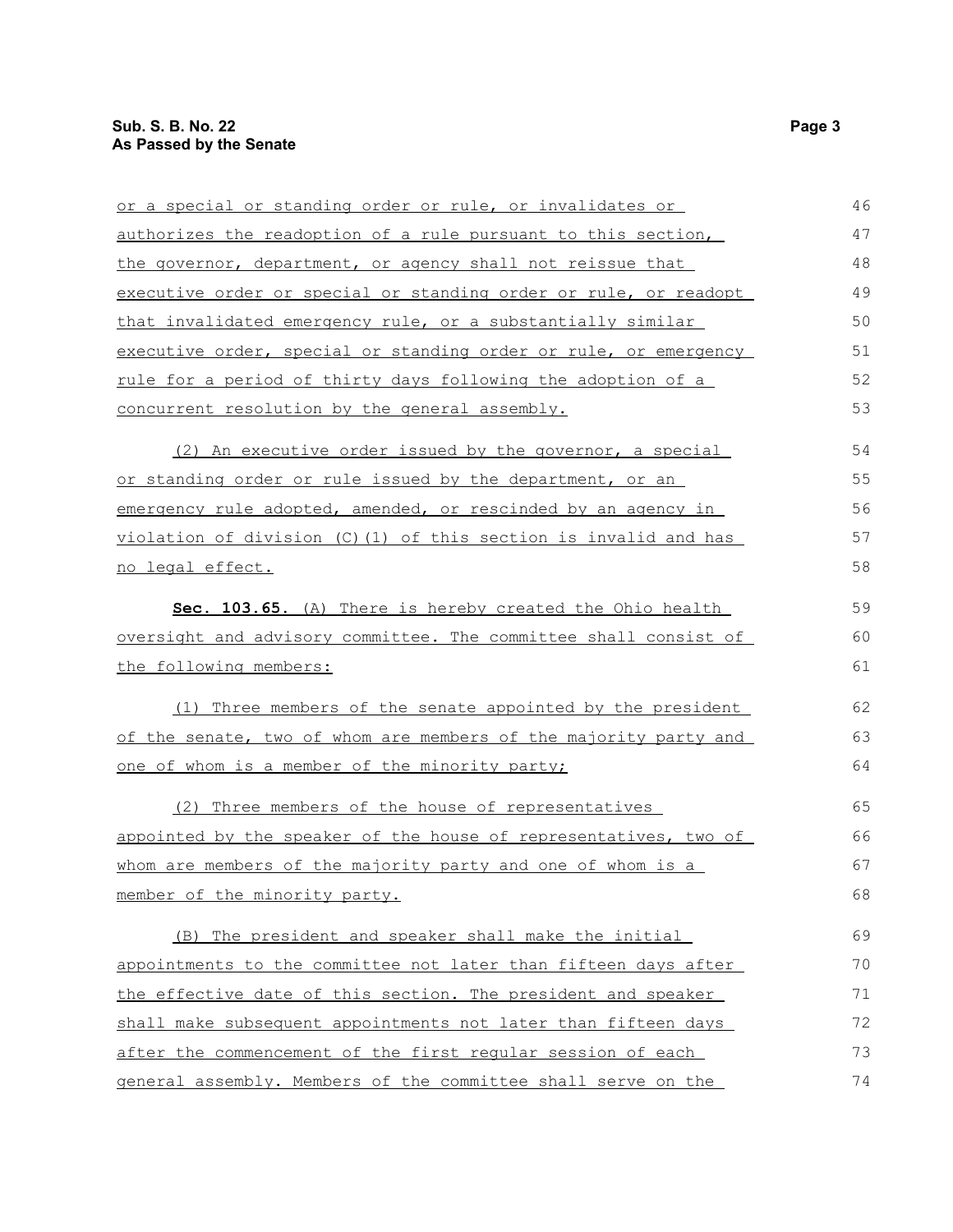| committee until appointments are made in the first regular      | 75  |
|-----------------------------------------------------------------|-----|
| session of the following general assembly, until a member no    | 76  |
| longer serves as a member of the chamber from which the member  | 77  |
| was initially appointed, or until a member is removed by the    | 78  |
| speaker or president. No committee member shall be removed      | 79  |
| during the member's term during a public health state of        | 80  |
| emergency as defined in section 107.42 of the Revised Code. A   | 81  |
| vacancy on the committee shall be filled in the same manner as  | 82  |
| the original appointment.                                       | 83  |
| (C) In odd-numbered years, the president shall designate        | 84  |
| one committee member from the senate who is a member of the     | 85  |
| majority party as the committee chairperson, and the speaker    | 86  |
| shall designate one committee member from the house who is a    | 87  |
| member of the minority party as the committee ranking minority  | 88  |
| member. In even-numbered years, the speaker shall designate one | 89  |
| committee member from the house who is a member of the majority | 90  |
| party as the committee chairperson, and the president shall     | 91  |
| designate one committee member from the senate who is a member  | 92  |
| of the minority party as the committee ranking minority member. | 93  |
| (D) In appointing members from the minority party, and in       | 94  |
| designating ranking minority members, the president and speaker | 95  |
| shall consult with the minority leader of their respective      | 96  |
| houses.                                                         | 97  |
| (E) The Ohio health oversight and advisory committee shall      | 98  |
| meet at the call of the chairperson.                            | 99  |
| (F) The executive director and other employees of the           | 100 |
| joint medicaid oversight committee shall serve the Ohio health  | 101 |
| oversight and advisory committee to enable the committee to     | 102 |
| successfully and efficiently perform its duties.                | 103 |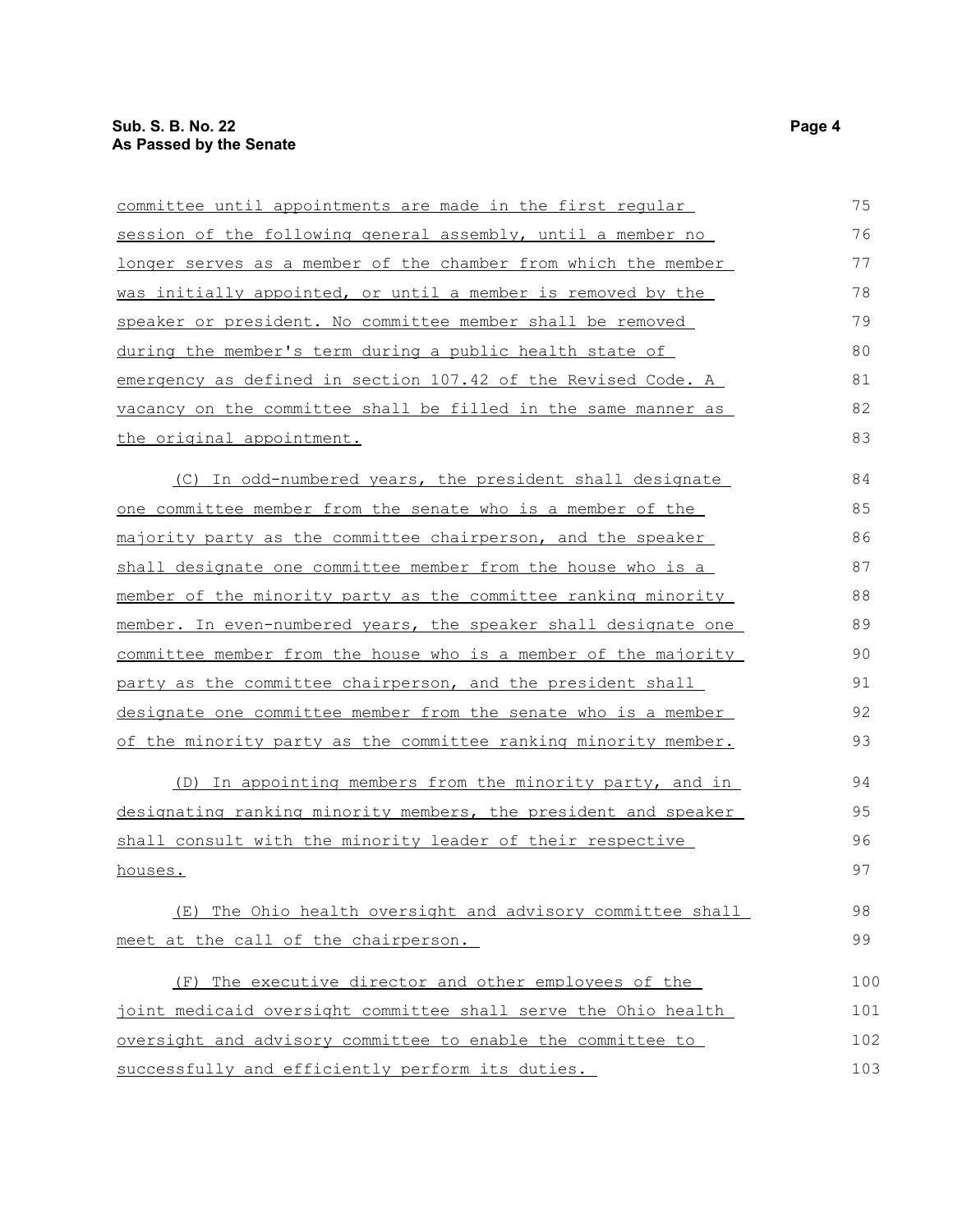| Sec. 103.651. (A) As used in this section, "public health        | 104 |
|------------------------------------------------------------------|-----|
| state of emergency" has the same meaning as in section 107.42 of | 105 |
| the Revised Code.                                                | 106 |
| (B) (1) The Ohio health oversight and advisory committee         | 107 |
| has the power to do all of the following:                        | 108 |
| (a) Oversee actions taken by the governor, the department        | 109 |
| of health, or any other agency during a public health state of   | 110 |
| emergency;                                                       | 111 |
| (b) Oversee the following actions taken by the department        | 112 |
| or the director of health:                                       | 113 |
| (i) Actions to prevent the spread of contagious or               | 114 |
| infectious diseases under section 3701.13 of the Revised Code;   | 115 |
| (ii) Actions to investigate or make inquiry and to take          | 116 |
| prompt action to control and suppress the cause of disease or    | 117 |
| illness including contagious, infectious, epidemic, pandemic, or | 118 |
| endemic conditions under section 3701.14 of the Revised Code;    | 119 |
| (c) Consult with and provide advice to the governor, the         | 120 |
| department, and other agencies regarding necessary and           | 121 |
| appropriate action during a public health state of emergency.    | 122 |
| (2) The committee chairperson, when authorized by the            | 123 |
| committee, the president of the senate, and the speaker of the   | 124 |
| house of representatives, may issue subpoenas and subpoenas      | 125 |
| duces tecum to assist the committee in performing its duties. A  | 126 |
| subpoena or subpoena duces tecum shall be issued, served, and    | 127 |
| returned, and has consequences, as specified in sections 101.41  | 128 |
| to 101.45 of the Revised Code.                                   | 129 |
| (C) If the governor issues an executive order declaring a        | 130 |
| public health state of emergency, the Ohio health oversight and  | 131 |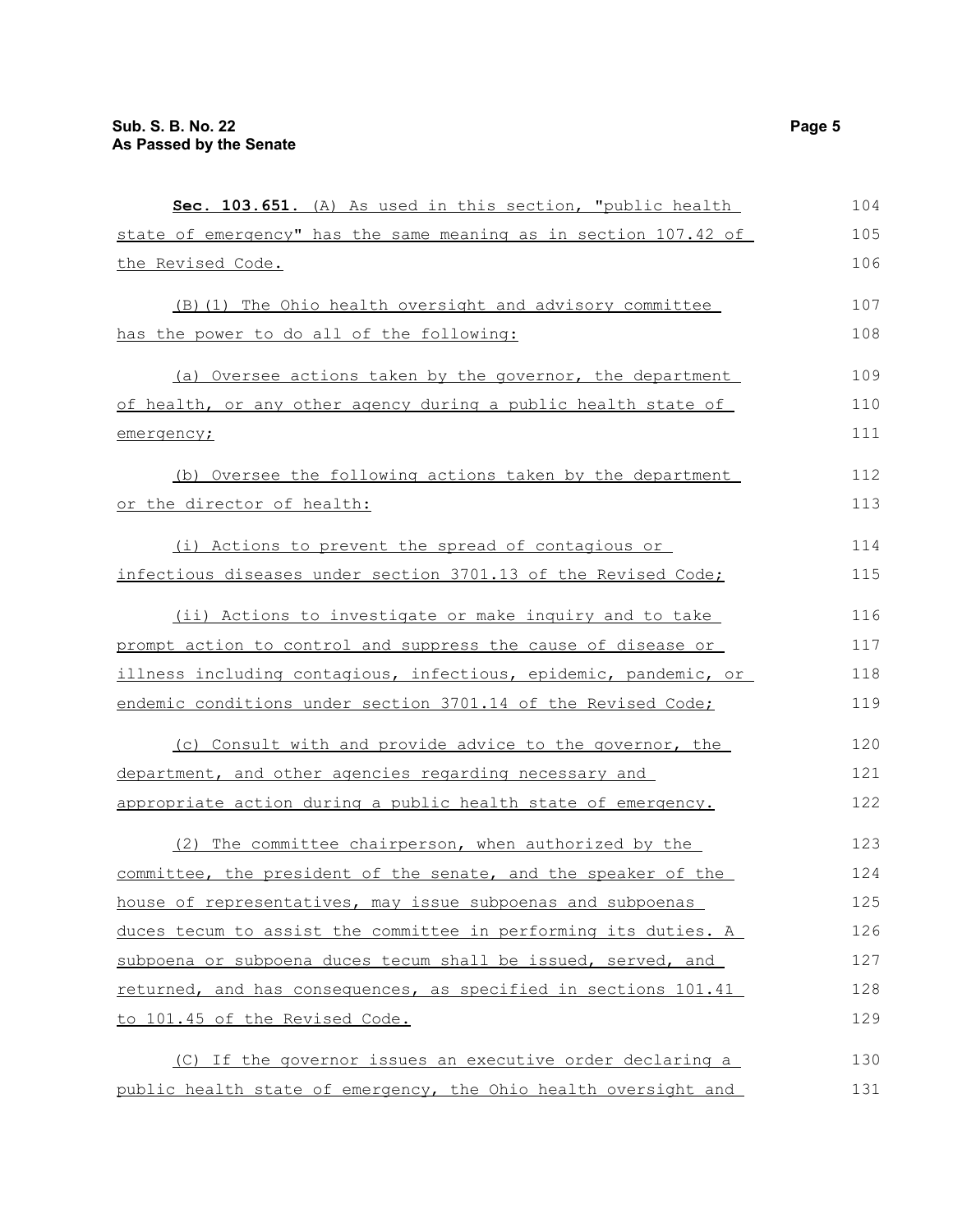| advisory committee shall report any findings and recommendations | 132 |
|------------------------------------------------------------------|-----|
| it makes under division (B) of this section to the general       | 133 |
| assembly not sooner than twenty days and not later than thirty   | 134 |
| days after the governor, the department, or other agency takes   | 135 |
| an action specified under division (B) of this section.          | 136 |
| Sec. 106.022. If the joint committee on agency rule review       | 137 |
| makes a finding with regard to a proposed rule under section     | 138 |
| 106.021 of the Revised Code, and also finds that it nevertheless | 139 |
| would be worthwhile to afford the agency an opportunity to       | 140 |
| revise the proposed rule, the joint committee, as an alternative | 141 |
| to recommending the adoption of a concurrent resolution to       | 142 |
| invalidate the proposed rule, may authorize the agency to revise | 143 |
| and refile the proposed rule and rule summary and fiscal         | 144 |
| analysis. The joint committee shall issue the authorization in   | 145 |
| writing. In the authorization, the joint committee shall explain | 146 |
| the finding that, but for the authorization, would have resulted | 147 |
| in a recommendation of invalidation, and shall explain why the   | 148 |
| joint committee has found it nevertheless to be worthwhile to    | 149 |
| afford the agency an opportunity to revise the proposed rule.    | 150 |
| The joint committee shall transmit the authorization             | 151 |
| electronically to the agency, the secretary of state, the        | 152 |
| director of the legislative service commission, and, if the      | 153 |
| proposed rule is to replace an emergency rule, the governor.     | 154 |

When the joint committee approves such an authorization, the running of the time within which a concurrent resolution invalidating the proposed rule may be adopted is tolled until the thirty-first day after the day on which the authorization was approved. If, during the tolling period, the agency revises and refiles the proposed rule, the time within which a concurrent resolution invalidating the proposed rule may be adopted resumes running and expires on the thirty-first day 155 156 157 158 159 160 161 162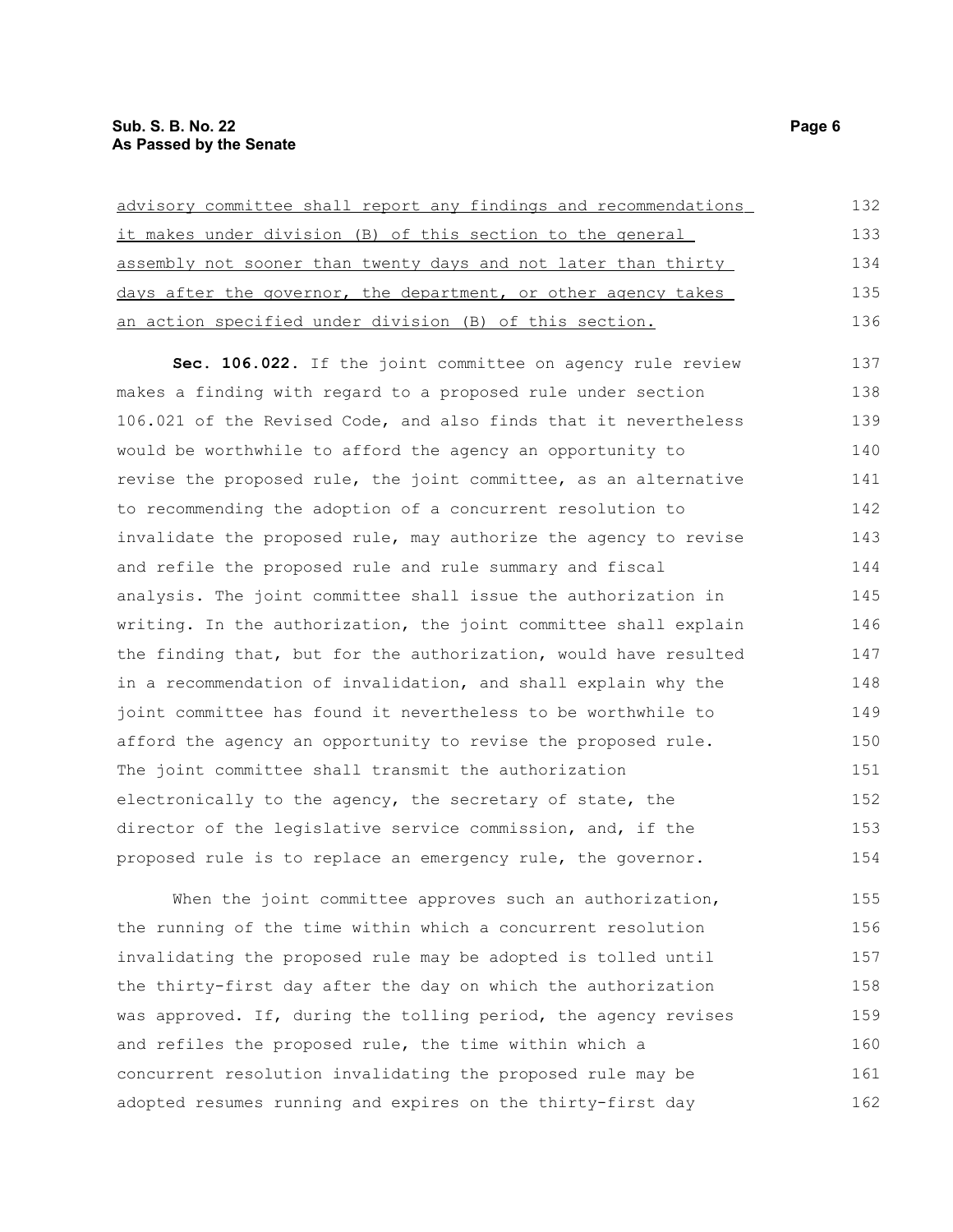#### **Sub. S. B. No. 22 Page 7 As Passed by the Senate**

after the day the proposed rule was refiled. But if, during the tolling period, the agency neither withdraws nor revises and refiles the proposed rule, the time within which a concurrent resolution invalidating the proposed rule may be adopted resumes running and expires on the thirty-first day after the day the tolling period ended. 163 164 165 166 167 168

Upon receiving the authorization, the agency may revise the proposed rule and rule summary and fiscal analysis, and then refile the revised proposed rule and rule summary and fiscal analysis electronically with the joint committee. 169 170 171 172

If the joint committee makes any of the findings outlined in section 106.021 of the Revised Code with regard to the revised proposed rule and rule summary and fiscal analysis, the joint committee may recommend the adoption of a concurrent resolution to invalidate the proposed rule under section 106.021 of the Revised Code. The joint committee may issue only one authorization with regard to the same proposed rule. 173 174 175 176 177 178 179

If Except as provided in section 101.36 of the Revised Code, if the proposed rule that is the subject of an authorization is to replace an emergency rule, the governor may issue an order extending the emergency rule for an additional one hundred twenty days after the day on which the emergency rule otherwise would become invalid. The governor shall transmit the order electronically to the agency, the joint committee, and the director of the legislative service commission. 180 181 182 183 184 185 186 187

 **Sec. 107.42.** As used in this section, "public health state of emergency" means an emergency for which the governor has declared an emergency in response to a threat to the preservation of the life and health of the people of this state, including an air pollution emergency under section 3704.032 of 188 189 190 191 192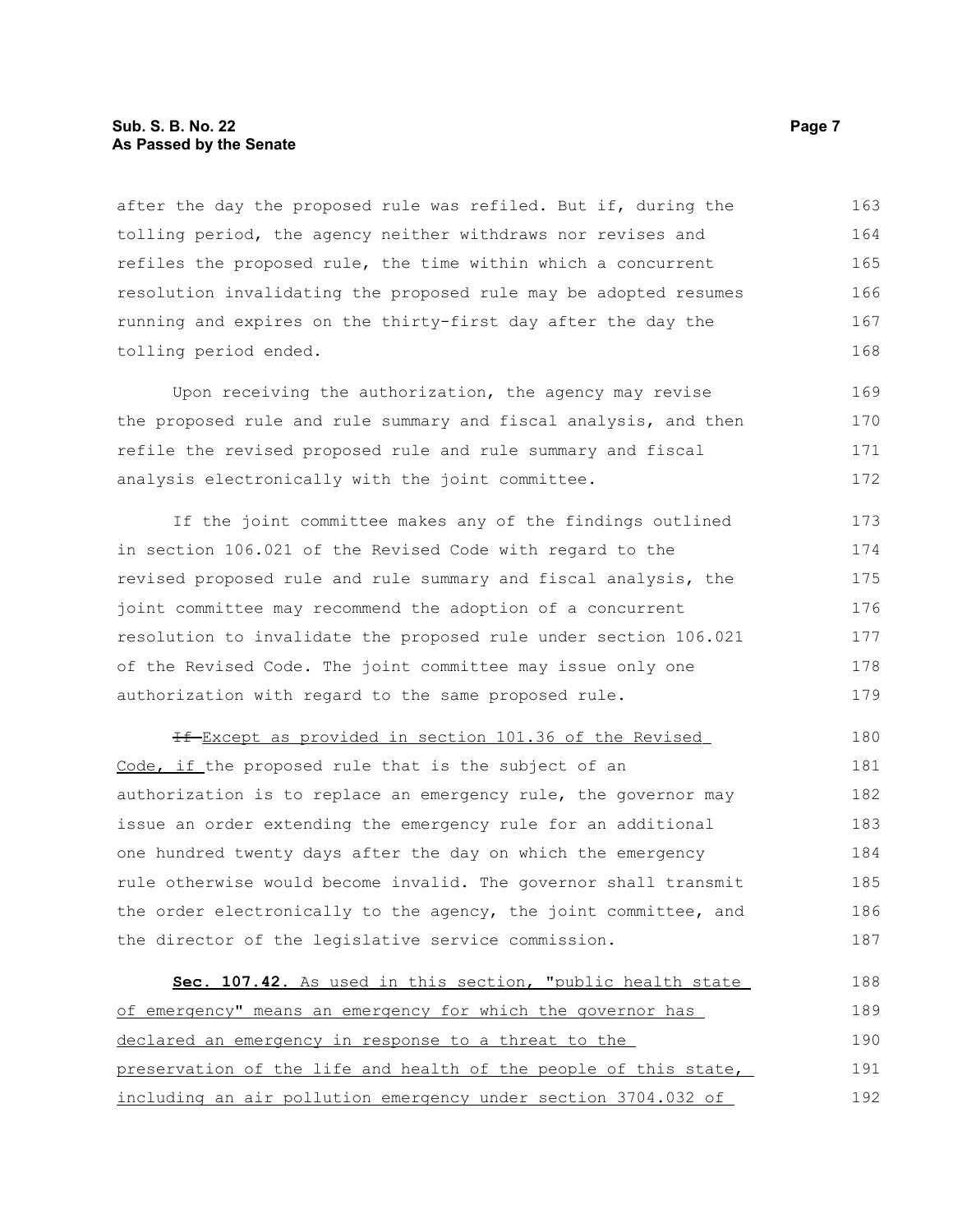### **Sub. S. B. No. 22** Page 8 **As Passed by the Senate**

| the Revised Code, an energy shortage emergency under section         | 193 |
|----------------------------------------------------------------------|-----|
| 4935.03 of the Revised Code, and an adulterated consumer product     | 194 |
| emergency under section 3715.74 of the Revised Code.                 | 195 |
| Beginning the day the governor declares a public health              | 196 |
| state of emergency, the governor and the department of health        | 197 |
| promptly shall report to the president of the senate and the         | 198 |
| speaker of the house of representatives every action the             | 199 |
| governor or department takes in response to the public health        | 200 |
| state of emergency, including actions by the department or           | 201 |
| director of health under sections 3701.13 and 3701.14 of the         | 202 |
| Revised Code.                                                        | 203 |
| Sec. 107.43. (A) A state of emergency declared by the                | 204 |
| governor, including a public health state of emergency as            | 205 |
| <u>defined under section 107.42 of the Revised Code, shall exist</u> | 206 |
| for not more than ninety days unless extended by the general         | 207 |
| assembly as provided in division (B) of this section. An             | 208 |
| amendment to a state of emergency shall not be considered a new      | 209 |
| state of emergency.                                                  | 210 |
| (B) The general assembly may extend a state of emergency             | 211 |
| <u>for up to an additional sixty days by adopting a concurrent</u>   | 212 |
| resolution. The general assembly continuously may extend a state     | 213 |
| of emergency by adopting subsequent concurrent resolutions, but      | 214 |
| no extension may last longer than sixty days. The governor shall     | 215 |
| notify the president of the senate and the speaker of the house      | 216 |
| of representatives, in writing, not later than fifteen days          | 217 |
| before the governor intends to declare an identical or               | 218 |
| substantially similar state of emergency. If the general             | 219 |
| assembly does not extend a state of emergency, the governor          | 220 |
| shall not declare an identical or substantially similar state of     | 221 |
| emergency for at least thirty days following the expiration of       | 222 |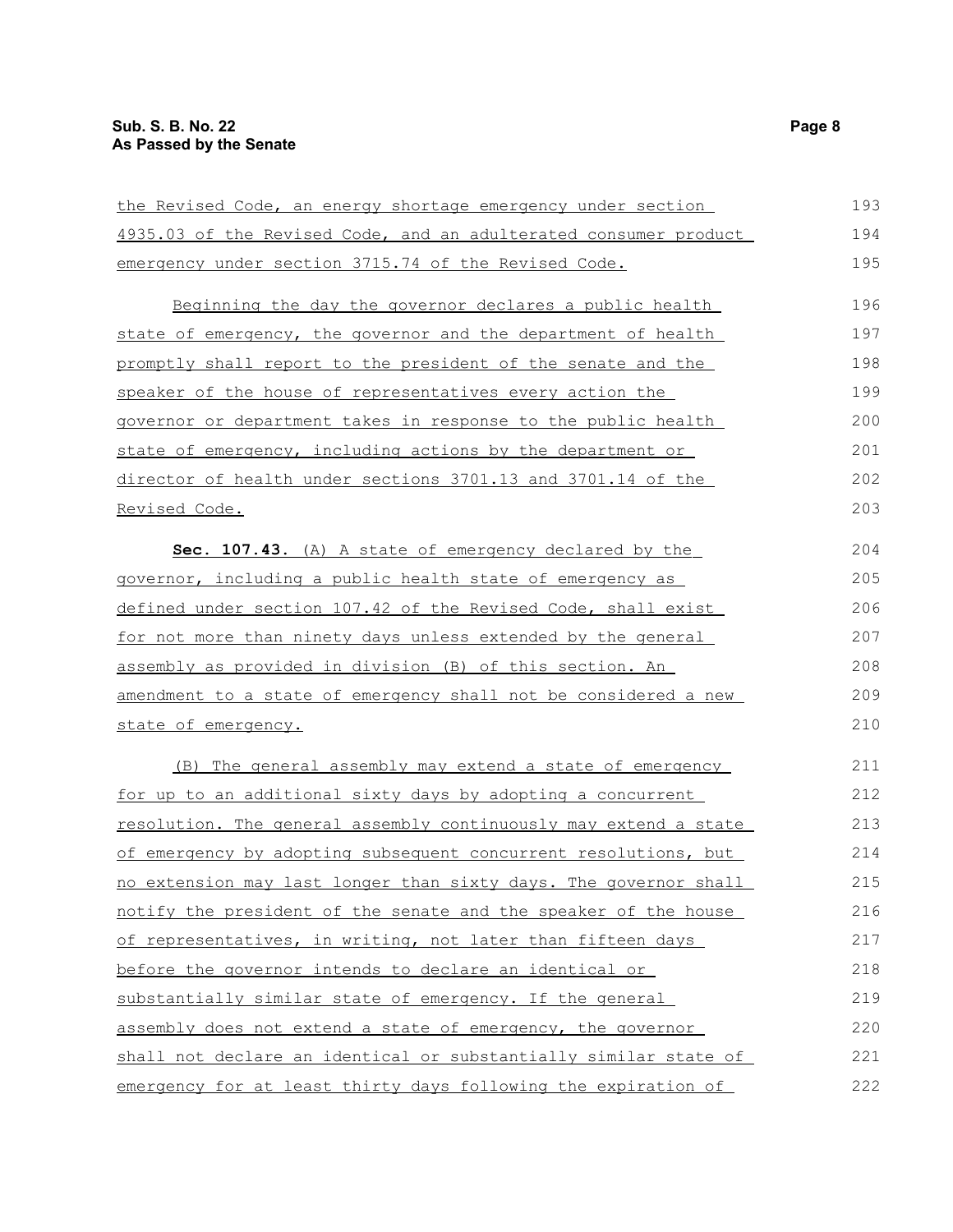| the state of emergency unless authorized by the general assembly     | 223 |
|----------------------------------------------------------------------|-----|
| through the adoption of a concurrent resolution.                     | 224 |
| (C)(1) After a state of emergency declared by the governor           | 225 |
| has been in effect for thirty days, the general assembly may         | 226 |
| terminate a state of emergency by adopting a concurrent              | 227 |
| resolution. A state of emergency terminated under this division      | 228 |
| is invalid and has no legal effect.                                  | 229 |
| (2) If the general assembly terminates a state of                    | 230 |
| emergency under this section, the governor shall not declare an      | 231 |
| identical or substantially similar state of emergency for at         | 232 |
| least thirty days after the general assembly adopts the              | 233 |
| concurrent resolution.                                               | 234 |
| (D) A state of emergency declared by the governor in                 | 235 |
| <u>violation of this section is invalid and has no legal effect.</u> | 236 |
| Sec. 111.15. (A) As used in this section:                            | 237 |
| (1) "Rule" includes any rule, regulation, bylaw, or                  | 238 |
| standard having a general and uniform operation adopted by an        | 239 |
| agency under the authority of the laws governing the agency; any     | 240 |
| appendix to a rule; and any internal management rule. "Rule"         | 241 |
| does not include any guideline adopted pursuant to section           | 242 |
| 3301.0714 of the Revised Code, any order respecting the duties       | 243 |
| of employees, any finding, any determination of a question of        | 244 |
| law or fact in a matter presented to an agency, or any rule          | 245 |
| promulgated pursuant to Chapter 119. or division (C)(1) or (2)       | 246 |
| of section 5117.02 of the Revised Code. "Rule" includes any          | 247 |
| amendment or rescission of a rule.                                   | 248 |
| (2) "Agency" means any governmental entity of the state              | 249 |
| and includes, but is not limited to, any board, department,          | 250 |
| division, commission, bureau, society, council, institution,         | 251 |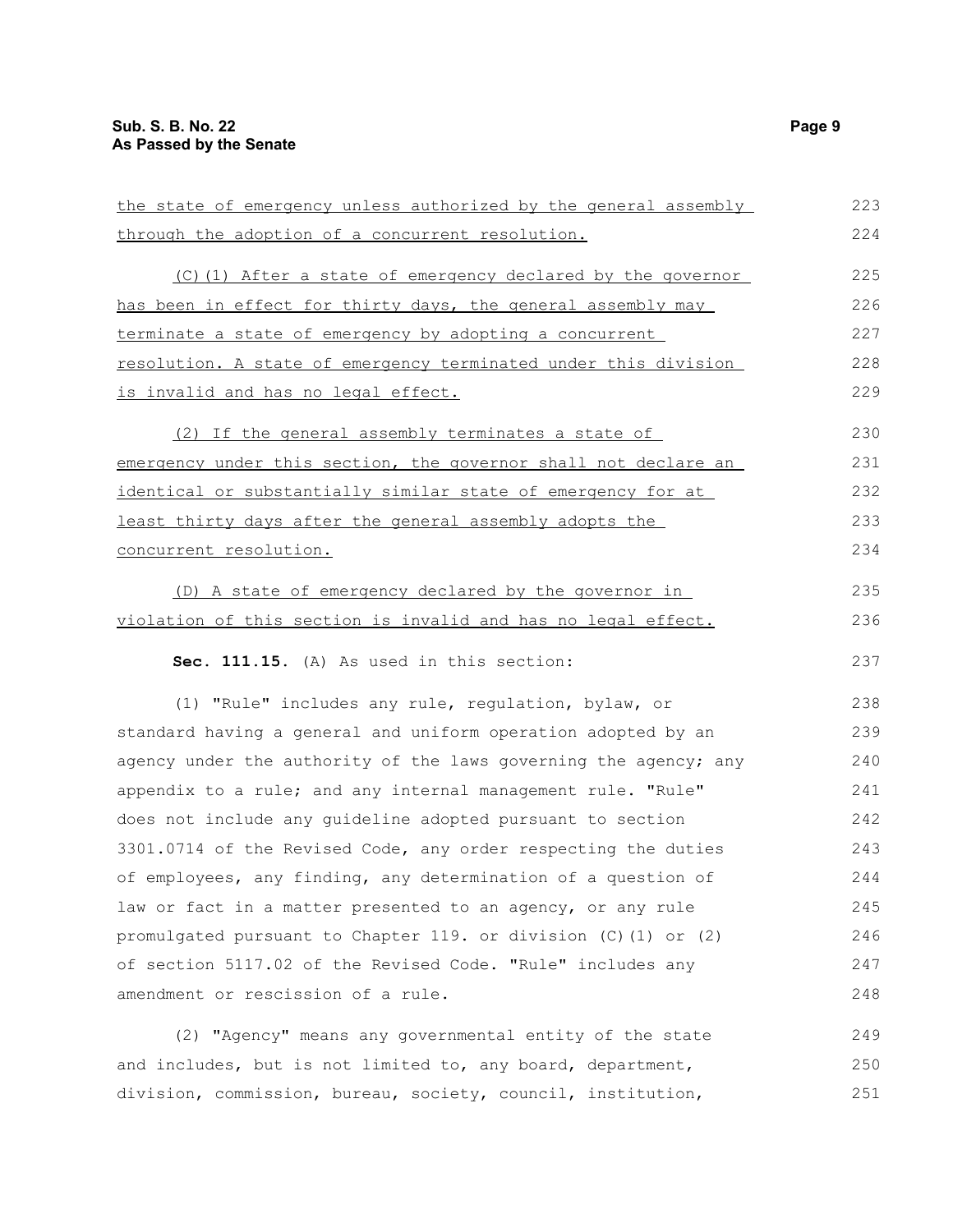state college or university, community college district, technical college district, or state community college. "Agency" does not include the general assembly, the controlling board, the adjutant general's department, or any court. 252 253 254 255

(3) "Internal management rule" means any rule, regulation, bylaw, or standard governing the day-to-day staff procedures and operations within an agency. 256 257 258

(B)(1) Any rule, other than a rule of an emergency nature, adopted by any agency pursuant to this section shall be effective on the tenth day after the day on which the rule in final form and in compliance with division (B)(3) of this section is filed as follows: 259 260 261 262 263

(a) The rule shall be filed in electronic form with both the secretary of state and the director of the legislative service commission;

(b) The rule shall be filed in electronic form with the joint committee on agency rule review. Division (B)(1)(b) of this section does not apply to any rule to which division (D) of this section does not apply.

An agency that adopts or amends a rule that is subject to division (D) of this section shall assign a review date to the rule that is not later than five years after its effective date. If a review date assigned to a rule exceeds the five-year maximum, the review date for the rule is five years after its effective date. A rule with a review date is subject to review under section 106.03 of the Revised Code. This paragraph does not apply to a rule of a state college or university, community college district, technical college district, or state community college. 271 272 273 274 275 276 277 278 279 280

264 265 266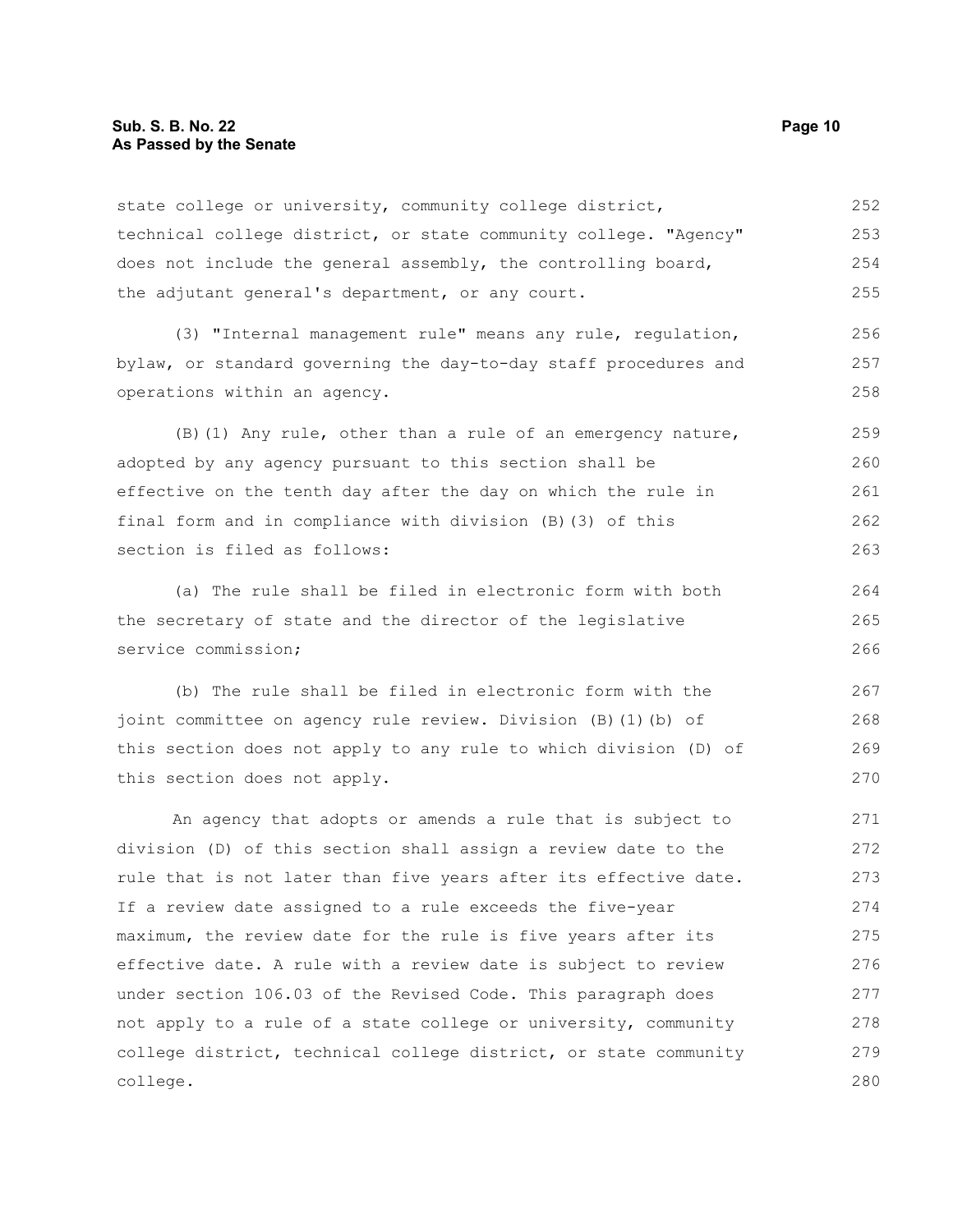#### **Sub. S. B. No. 22 Page 11 As Passed by the Senate**

If an agency in adopting a rule designates an effective date that is later than the effective date provided for by division (B)(1) of this section, the rule if filed as required by such division shall become effective on the later date designated by the agency. 281 282 283 284 285

Any rule that is required to be filed under division (B) (1) of this section is also subject to division (D) of this section if not exempted by that division.

If a rule incorporates a text or other material by reference, the agency shall comply with sections 121.71 to 121.75 of the Revised Code.

(2) A rule of an emergency nature necessary for the immediate preservation of the public peace, health, or safety shall state the reasons for the necessity. The emergency rule, in final form and in compliance with division (B)(3) of this section, shall be filed in electronic form with the secretary of state, the director of the legislative service commission, and the joint committee on agency rule review. The emergency rule is effective immediately upon completion of the latest filing, except that if the agency in adopting the emergency rule designates an effective date, or date and time of day, that is later than the effective date and time provided for by division (B)(2) of this section, the emergency rule if filed as required by such division shall become effective at the later date, or later date and time of day, designated by the agency. 292 293 294 295 296 297 298 299 300 301 302 303 304 305

An emergency rule becomes invalid at the end of the one hundred twentieth day it is in effect. Prior to that date, the agency may file the emergency rule as a nonemergency rule in compliance with division (B)(1) of this section. The agency may not refile the emergency rule in compliance with division (B)(2) 306 307 308 309 310

286 287 288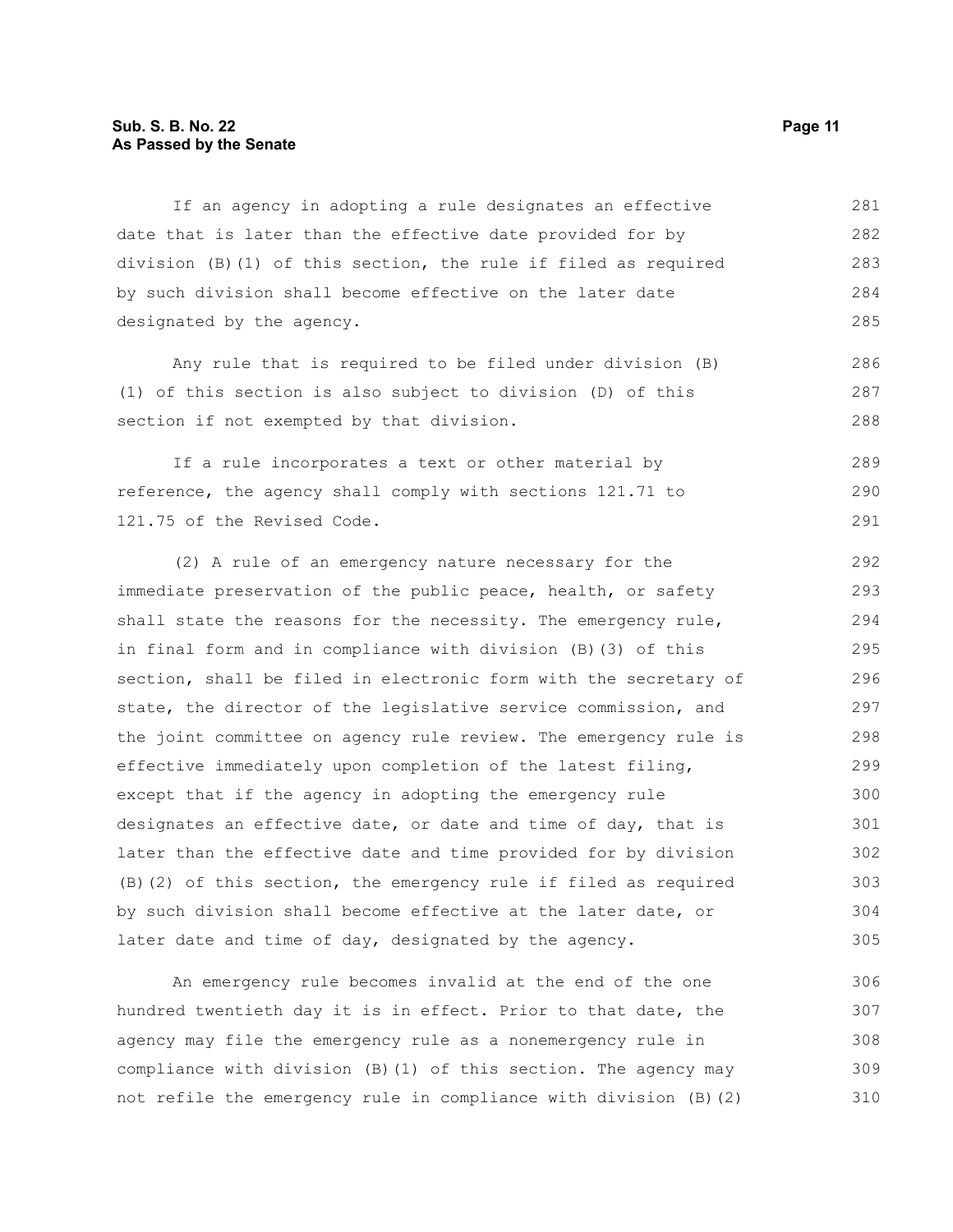of this section so that, upon the emergency rule becoming invalid under such division, the emergency rule will continue in effect without interruption for another one hundred twenty-day period. 311 312 313 314

The adoption of an emergency rule under division (B)(2) of this section in response to a public health state of emergency, as defined under section 107.42 of the Revised Code may be invalidated by the general assembly by adopting a concurrent resolution in accordance with section 101.36 of the Revised Code. 315 316 317 318 319 320

(3) An agency shall file a rule under division (B)(1) or (2) of this section in compliance with the following standards and procedures: 321 322 323

(a) The rule shall be numbered in accordance with the numbering system devised by the director for the Ohio administrative code. 324 325 326

(b) The rule shall be prepared and submitted in compliance with the rules of the legislative service commission. 327 328

(c) The rule shall clearly state the date on which it is to be effective and the date on which it will expire, if known. 329 330

(d) Each rule that amends or rescinds another rule shall clearly refer to the rule that is amended or rescinded. Each amendment shall fully restate the rule as amended. 331 332 333

If the director of the legislative service commission or the director's designee gives an agency notice pursuant to section 103.05 of the Revised Code that a rule filed by the agency is not in compliance with the rules of the legislative service commission, the agency shall within thirty days after receipt of the notice conform the rule to the rules of the 334 335 336 337 338 339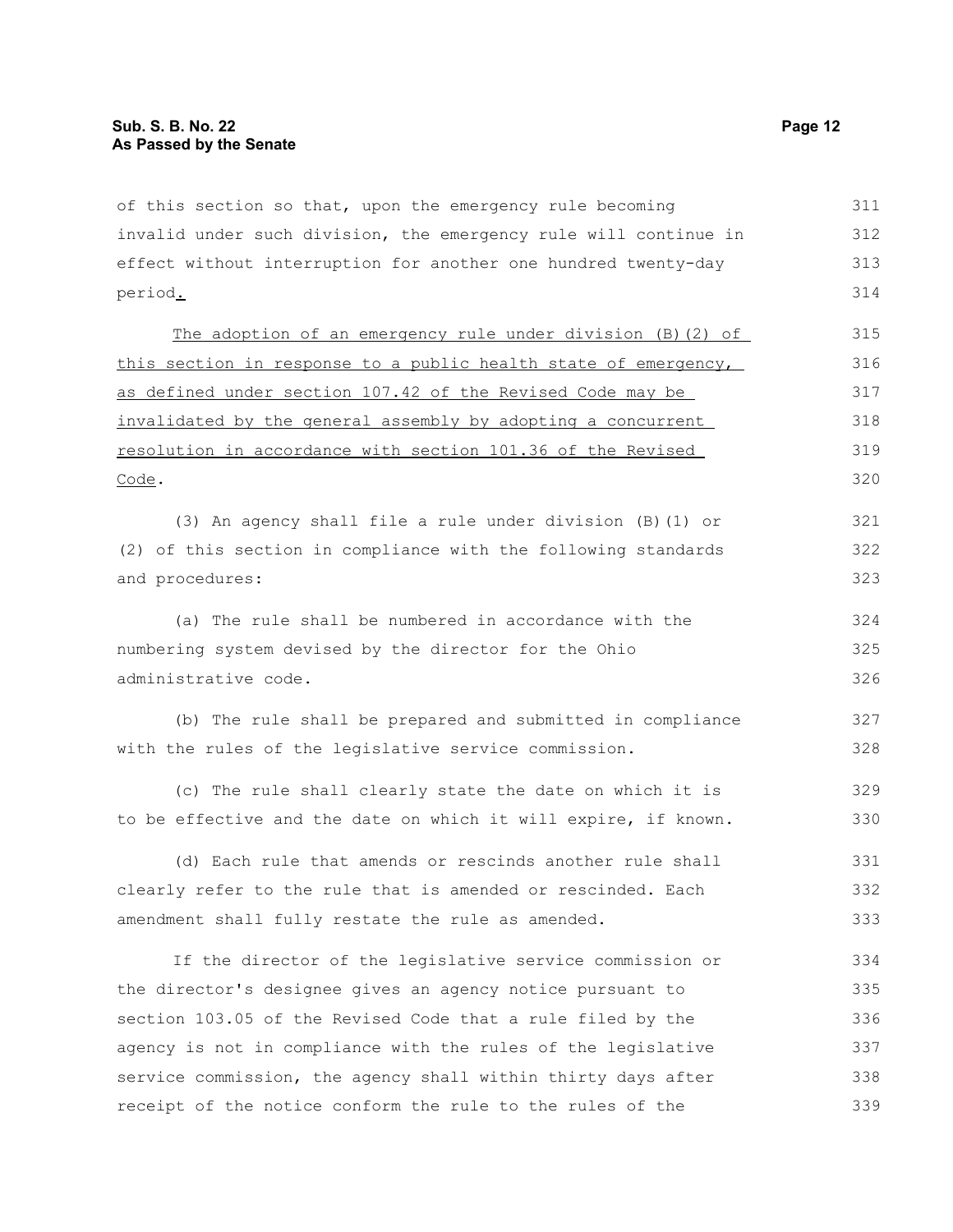commission as directed in the notice.

(C) All rules filed pursuant to divisions (B)(1)(a) and (2) of this section shall be recorded by the secretary of state and the director under the title of the agency adopting the rule and shall be numbered according to the numbering system devised by the director. The secretary of state and the director shall preserve the rules in an accessible manner. Each such rule shall be a public record open to public inspection and may be transmitted to any law publishing company that wishes to reproduce it. 341 342 343 344 345 346 347 348 349

(D) At least sixty-five days before a board, commission, department, division, or bureau of the government of the state files a rule under division (B)(1) of this section, it shall file the full text of the proposed rule in electronic form with the joint committee on agency rule review, and the proposed rule is subject to legislative review and invalidation under section 106.021 of the Revised Code. If a state board, commission, department, division, or bureau makes a revision in a proposed rule after it is filed with the joint committee, the state board, commission, department, division, or bureau shall promptly file the full text of the proposed rule in its revised form in electronic form with the joint committee. A state board, commission, department, division, or bureau shall also file the rule summary and fiscal analysis prepared under section 106.024 of the Revised Code in electronic form along with a proposed rule, and along with a proposed rule in revised form, that is filed under this division. If a proposed rule has an adverse impact on businesses, the state board, commission, department, division, or bureau also shall file the business impact analysis, any recommendations received from the common sense initiative office, and the associated memorandum of response, if 350 351 352 353 354 355 356 357 358 359 360 361 362 363 364 365 366 367 368 369 370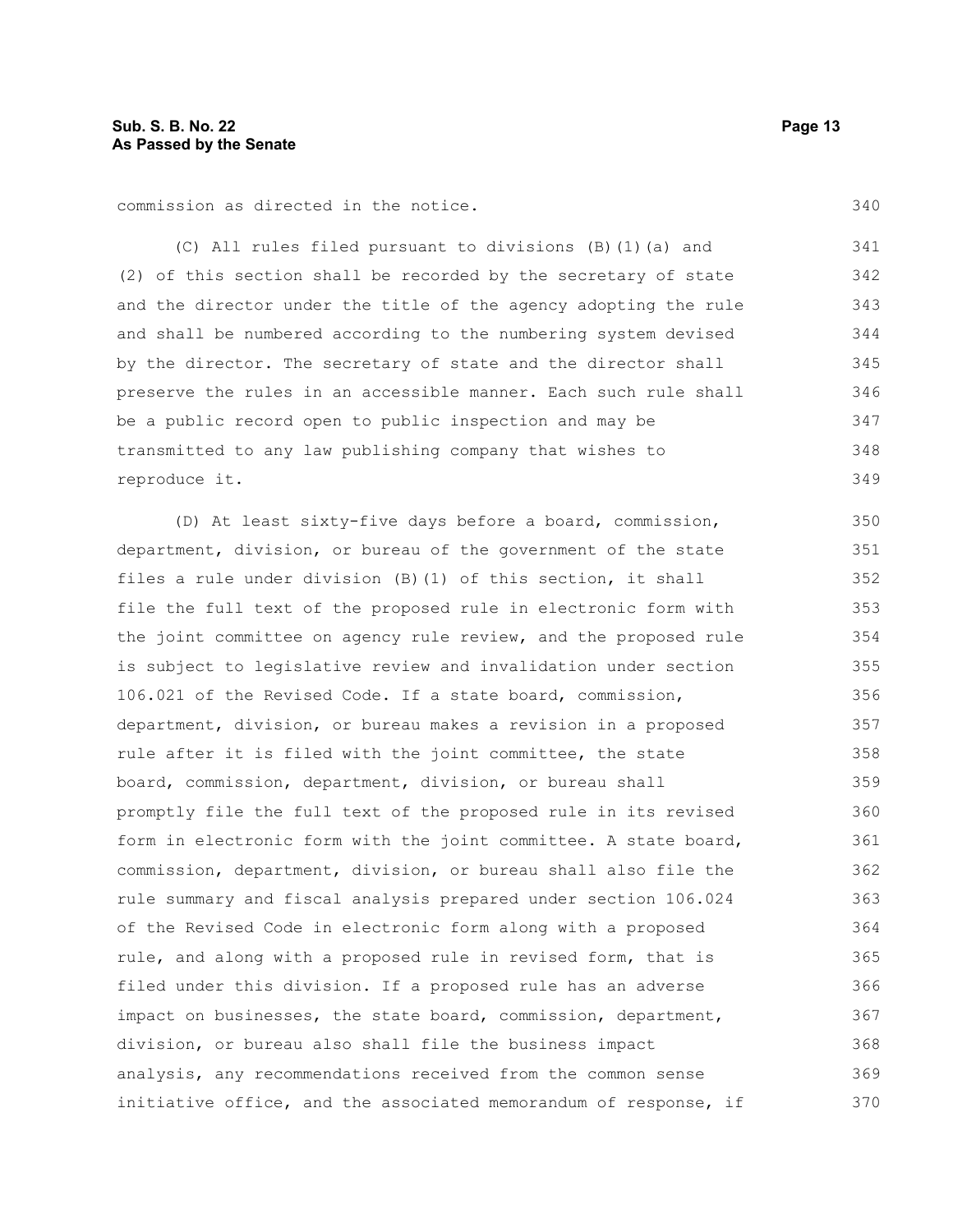any, in electronic form along with the proposed rule, or the proposed rule in revised form, that is filed under this division. A proposed rule that is subject to legislative review under this division may not be adopted and filed in final form under division (B)(1) of this section unless the proposed rule has been filed with the joint committee on agency rule review under this division and the time for the joint committee to review the proposed rule has expired without recommendation of a concurrent resolution to invalidate the proposed rule. As used in this division, "commission" includes the public utilities commission when adopting rules under a federal or state statute. This division does not apply to any of the following: (1) A proposed rule of an emergency nature; (2) A rule proposed under section 1121.05, 1121.06, 1349.33, 1707.201, 1733.412, 4123.29, 4123.34, 4123.341, 4123.342, 4123.40, 4123.411, 4123.44, or 4123.442 of the Revised Code; (3) A rule proposed by an agency other than a board, commission, department, division, or bureau of the government of the state; (4) A proposed internal management rule of a board, commission, department, division, or bureau of the government of the state; (5) Any proposed rule that must be adopted verbatim by an agency pursuant to federal law or rule, to become effective within sixty days of adoption, in order to continue the 371 372 373 374 375 376 377 378 379 380 381 382 383 384 385 386 387 388 389 390 391 392 393 394 395 396 397 398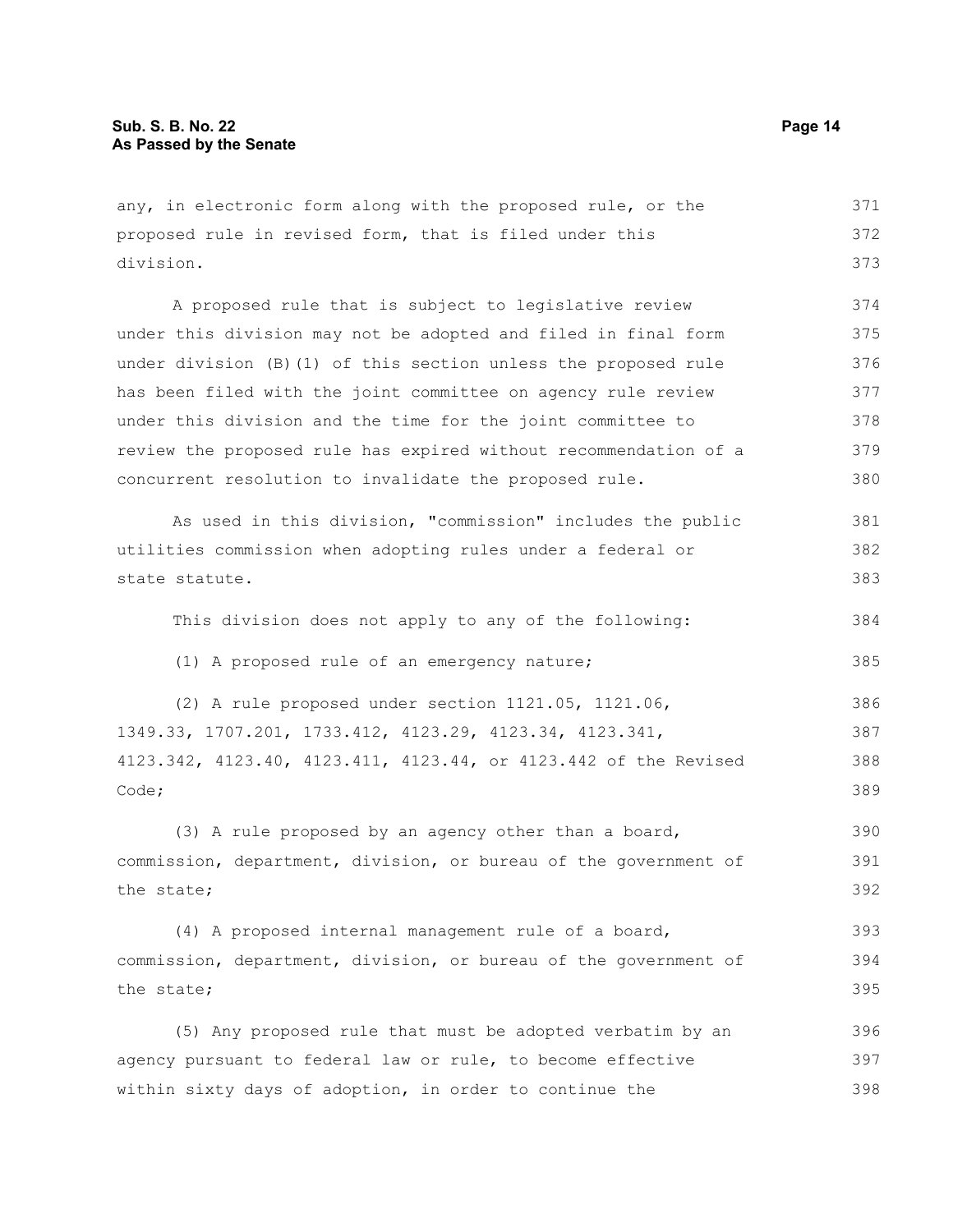| operation of a federally reimbursed program in this state, so    | 399 |
|------------------------------------------------------------------|-----|
| long as the proposed rule contains both of the following:        | 400 |
| (a) A statement that it is proposed for the purpose of           | 401 |
| complying with a federal law or rule;                            | 402 |
| (b) A citation to the federal law or rule that requires          | 403 |
| verbatim compliance.                                             | 404 |
| (6) An initial rule proposed by the director of health to        | 405 |
| impose safety standards and quality-of-care standards with       | 406 |
| respect to a health service specified in section 3702.11 of the  | 407 |
| Revised Code, or an initial rule proposed by the director to     | 408 |
| impose quality standards on a health care facility as defined in | 409 |
| section 3702.30 of the Revised Code, if section 3702.12 of the   | 410 |
| Revised Code requires that the rule be adopted under this        | 411 |
| section;                                                         | 412 |
| (7) A rule of the state lottery commission pertaining to         | 413 |
| instant game rules.                                              | 414 |
| If a rule is exempt from legislative review under division       | 415 |
| (D) (5) of this section, and if the federal law or rule pursuant | 416 |
| to which the rule was adopted expires, is repealed or rescinded, | 417 |
| or otherwise terminates, the rule is thereafter subject to       | 418 |
| legislative review under division (D) of this section.           | 419 |
| Whenever a state board, commission, department, division,        | 420 |
| or bureau files a proposed rule or a proposed rule in revised    | 421 |
| form under division (D) of this section, it shall also file the  | 422 |
| full text of the same proposed rule or proposed rule in revised  | 423 |
| form in electronic form with the secretary of state and the      | 424 |
| director of the legislative service commission. A state board,   | 425 |

commission, department, division, or bureau shall file the rule

summary and fiscal analysis prepared under section 106.024 of

operation of a federally reimbursed program in this state, so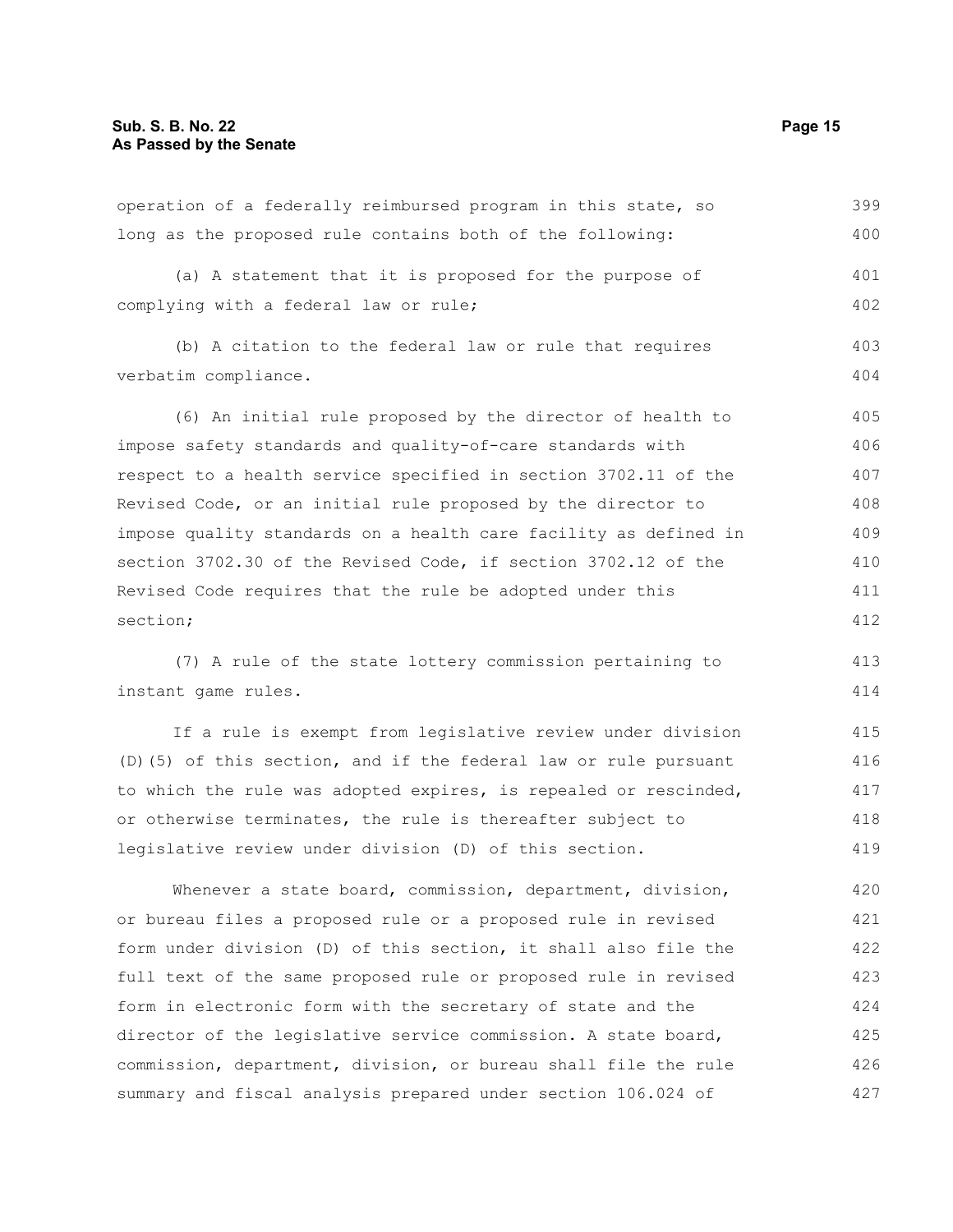the Revised Code in electronic form along with a proposed rule or proposed rule in revised form that is filed with the secretary of state or the director of the legislative service commission. 428 429 430 431

**Sec. 119.03.** In the adoption, amendment, or rescission of any rule, an agency shall comply with the following procedure: 432 433

(A) Reasonable public notice shall be given in the register of Ohio at least thirty days prior to the date set for a hearing, in the form the agency determines. The agency shall file copies of the public notice under division (B) of this section. (The agency gives public notice in the register of Ohio when the public notice is published in the register under that division.) 434 435 436 437 438 439 440

The public notice shall include:

(1) A statement of the agency's intention to consider adopting, amending, or rescinding a rule; 442 443

(2) A synopsis of the proposed rule, amendment, or rule to be rescinded or a general statement of the subject matter to which the proposed rule, amendment, or rescission relates; 444 445 446

(3) A statement of the reason or purpose for adopting, amending, or rescinding the rule; 447 448

(4) The date, time, and place of a hearing on the proposed action, which shall be not earlier than the thirty-first nor later than the fortieth day after the proposed rule, amendment, or rescission is filed under division (B) of this section. 449 450 451 452

In addition to public notice given in the register of Ohio, the agency may give whatever other notice it reasonably considers necessary to ensure notice constructively is given to 453 454 455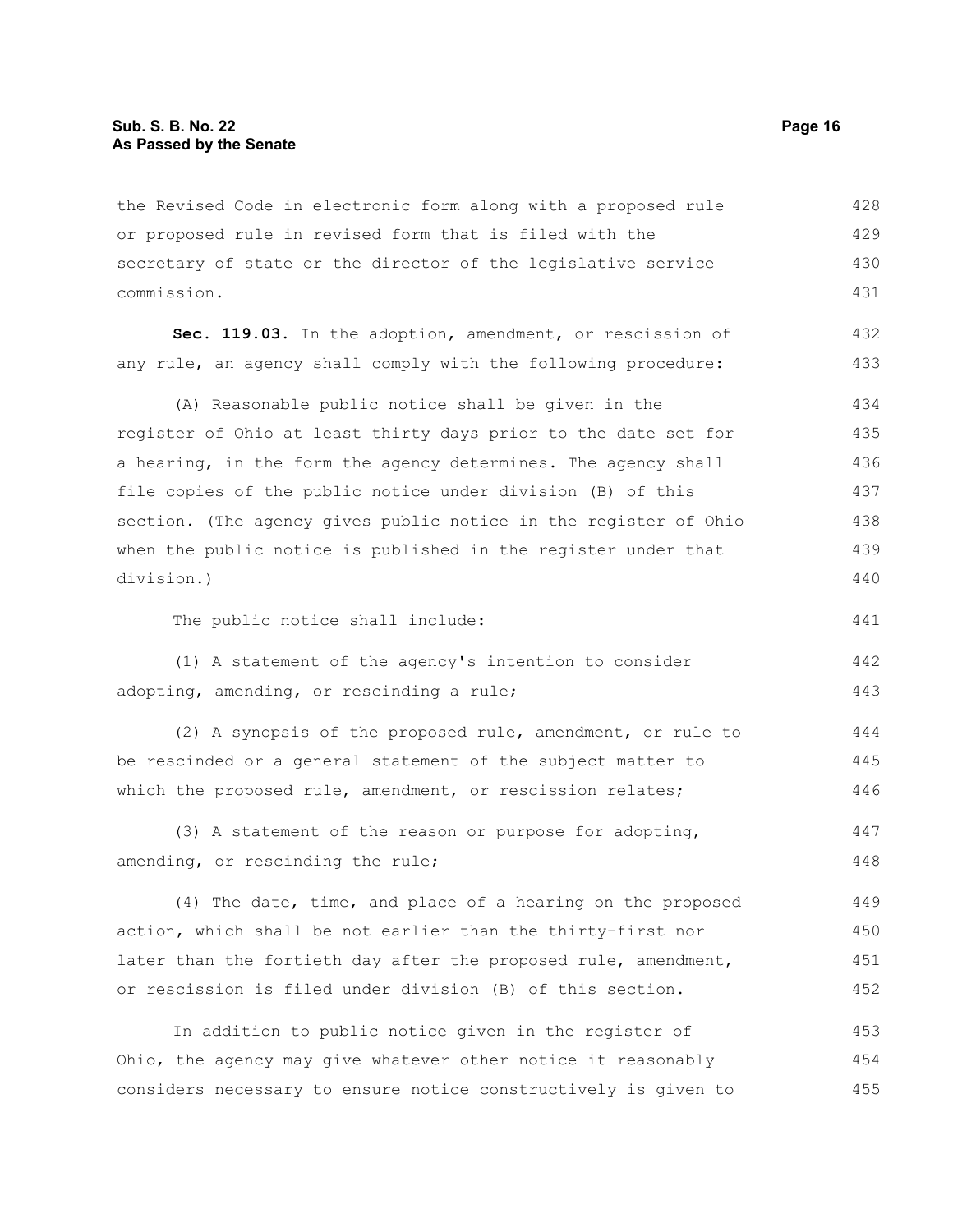all persons who are subject to or affected by the proposed rule, amendment, or rescission. The agency shall provide a copy of the public notice required under division (A) of this section to any person who requests it and pays a reasonable fee, not to exceed the cost of copying and mailing. (B) The full text of the proposed rule, amendment, or rule to be rescinded, accompanied by the public notice required under division (A) of this section, shall be filed in electronic form with the secretary of state and with the director of the legislative service commission. (If in compliance with this division an agency files more than one proposed rule, amendment, or rescission at the same time, and has prepared a public notice under division (A) of this section that applies to more than one of the proposed rules, amendments, or rescissions, the agency 456 457 458 459 460 461 462 463 464 465 466 467 468 469 470

shall file only one notice with the secretary of state and with the director for all of the proposed rules, amendments, or rescissions to which the notice applies.) The proposed rule, amendment, or rescission and public notice shall be filed as required by this division at least sixty-five days prior to the date on which the agency, in accordance with division (E) of this section, issues an order adopting the proposed rule, amendment, or rescission. 471 472 473 474 475 476 477 478

If the proposed rule, amendment, or rescission incorporates a text or other material by reference, the agency shall comply with sections 121.71 to 121.75 of the Revised Code. 479 480 481

The proposed rule, amendment, or rescission shall be available for at least thirty days prior to the date of the hearing at the office of the agency in printed or other legible form without charge to any person affected by the proposal. 482 483 484 485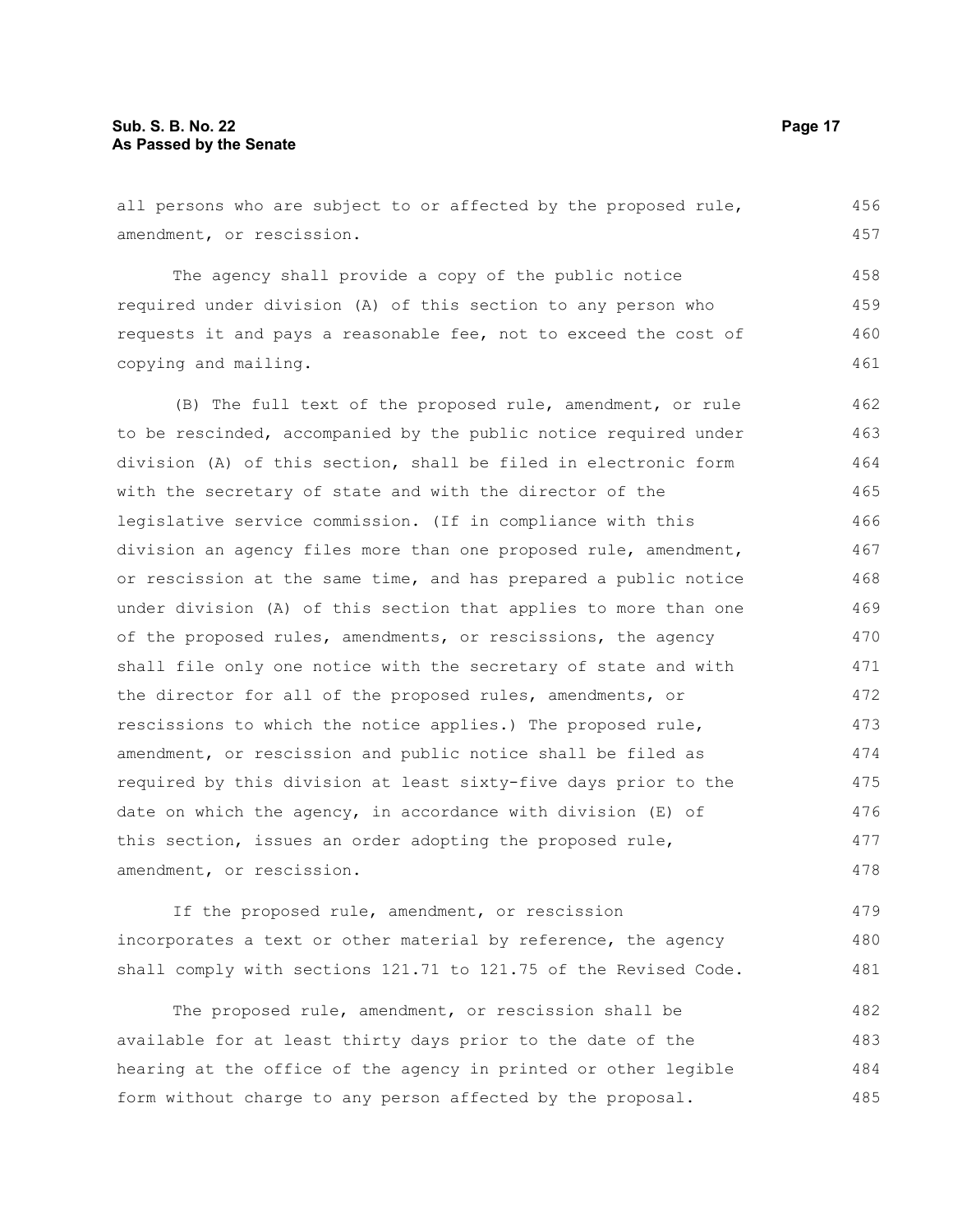#### **Sub. S. B. No. 22 Page 18 As Passed by the Senate**

Failure to furnish such text to any person requesting it shall not invalidate any action of the agency in connection therewith. 486 487

If the agency files a revision in the text of the proposed rule, amendment, or rescission, it shall also promptly file the full text of the proposed rule, amendment, or rescission in its revised form in electronic form with the secretary of state and with the director of the legislative service commission. 488 489 490 491 492

The agency shall file the rule summary and fiscal analysis prepared under section 106.024 of the Revised Code in electronic form along with a proposed rule, amendment, or rescission or proposed rule, amendment, or rescission in revised form that is filed with the secretary of state or the director of the legislative service commission. 493 494 495 496 497 498

The agency shall file the hearing report relating to a proposed rule, amendment, or rescission in electronic form with the secretary of state and the director of the legislative service commission at the same time the agency files the hearing report with the joint committee on agency rule review. 499 500 501 502 503

The director of the legislative service commission shall publish in the register of Ohio the full text of the original and each revised version of a proposed rule, amendment, or rescission; the full text of a public notice; the full text of a rule summary and fiscal analysis; and the full text of a hearing report that is filed with the director under this division. 504 505 506 507 508 509

(C) When an agency files a proposed rule, amendment, or rescission under division (B) of this section, it also shall file in electronic form with the joint committee on agency rule review the full text of the proposed rule, amendment, or rule to be rescinded in the same form and the public notice required 510 511 512 513 514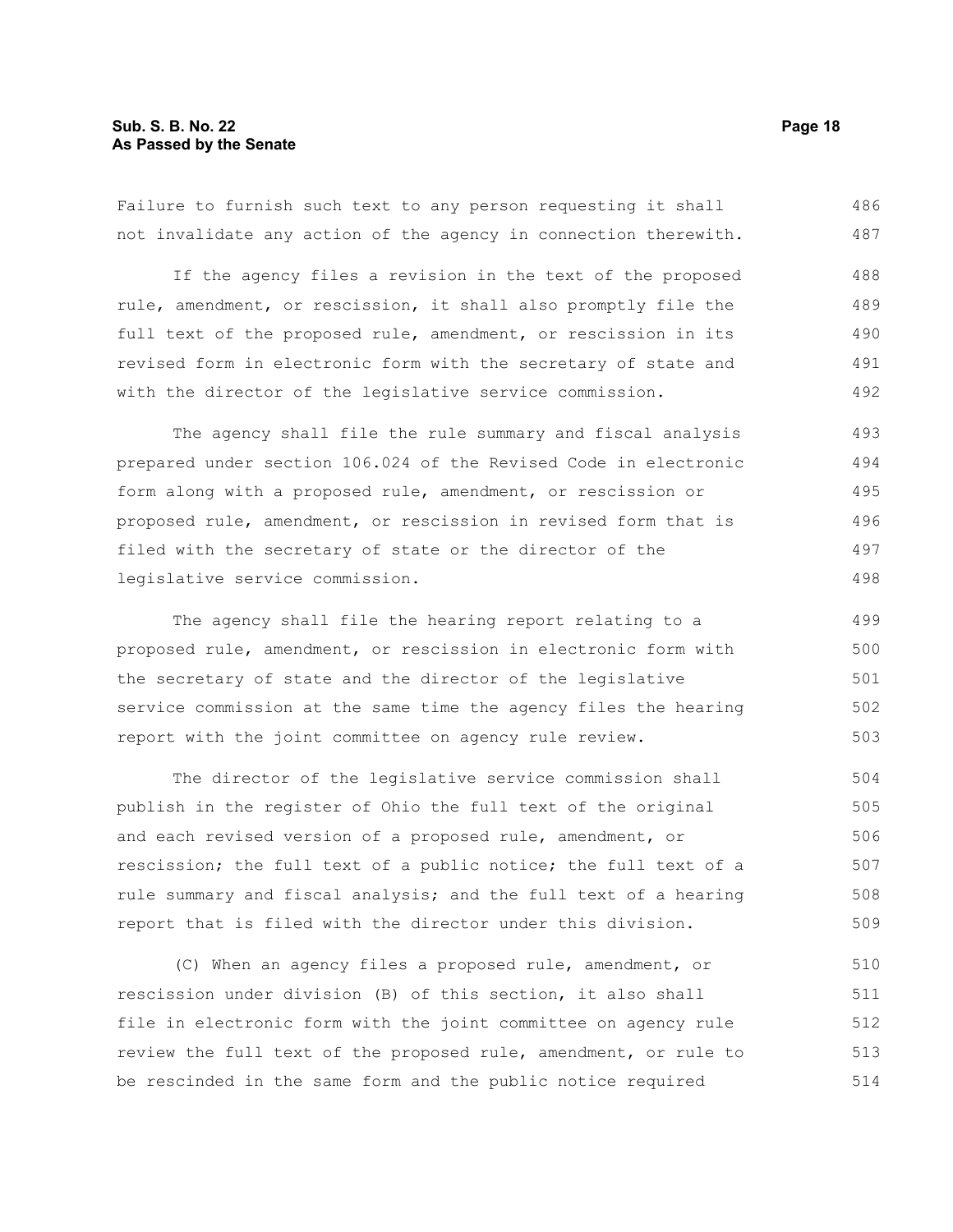#### **Sub. S. B. No. 22 Page 19 As Passed by the Senate**

under division (A) of this section. (If in compliance with this division an agency files more than one proposed rule, amendment, or rescission at the same time, and has given a public notice under division (A) of this section that applies to more than one of the proposed rules, amendments, or rescissions, the agency shall file only one notice with the joint committee for all of the proposed rules, amendments, or rescissions to which the notice applies.) The proposed rule, amendment, or rescission is subject to legislative review and invalidation under sections 106.02, 106.021, and 106.022 of the Revised Code. If the agency makes a revision in a proposed rule, amendment, or rescission after it is filed with the joint committee, the agency promptly shall file the full text of the proposed rule, amendment, or rescission in its revised form in electronic form with the joint committee. 515 516 517 518 519 520 521 522 523 524 525 526 527 528 529

An agency shall file the rule summary and fiscal analysis prepared under section 106.024 of the Revised Code in electronic form along with a proposed rule, amendment, or rescission, and along with a proposed rule, amendment, or rescission in revised form, that is filed under this division.

If a proposed rule, amendment, or rescission has an adverse impact on businesses, the agency also shall file the business impact analysis, any recommendations received from the common sense initiative office, and the agency's memorandum of response, if any, in electronic form along with the proposed rule, amendment, or rescission, or along with the proposed rule, amendment, or rescission in revised form, that is filed under this division. 535 536 537 538 539 540 541 542

The agency shall file the hearing report in electronic form with the joint committee before the joint committee holds 543 544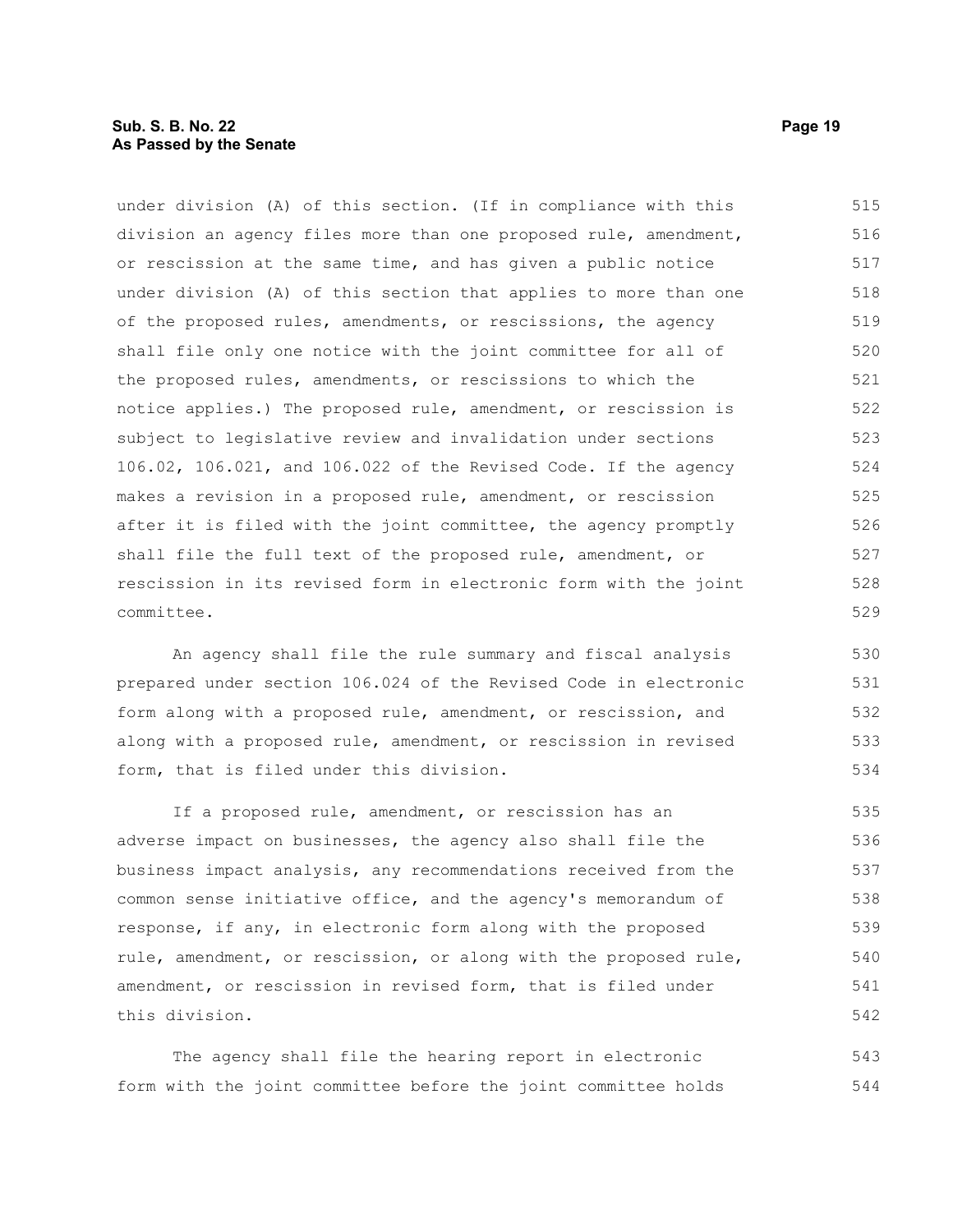its public hearing on the proposed rule, amendment, or rescission. The filing of a hearing report does not constitute a revision of the proposed rule, amendment, or rescission to which the hearing report relates. 545 546 547 548

If the proposed rule, amendment, or rescission requires liability insurance, a bond, or any other financial responsibility instrument as a condition of licensure, the agency shall conduct a diligent search to determine if the liability insurance, bond, or other financial responsibility instrument is readily available in the amounts required as a condition of licensure, and shall certify to the joint committee that the search was conducted. 549 550 551 552 553 554 555 556

A proposed rule, amendment, or rescission that is subject to legislative review under this division may not be adopted under division (E) of this section or filed in final form under section 119.04 of the Revised Code unless the proposed rule, amendment, or rescission has been filed with the joint committee on agency rule review under this division and the time for legislative review of the proposed rule, amendment, or rescission has expired without adoption of a concurrent resolution to invalidate the proposed rule, amendment, or rescission. 557 558 559 560 561 562 563 564 565 566

This division does not apply to: 567

(1) An emergency rule, amendment, or rescission;

(2) A proposed rule, amendment, or rescission that must be adopted verbatim by an agency pursuant to federal law or rule, to become effective within sixty days of adoption, in order to continue the operation of a federally reimbursed program in this state, so long as the proposed rule contains both of the 569 570 571 572 573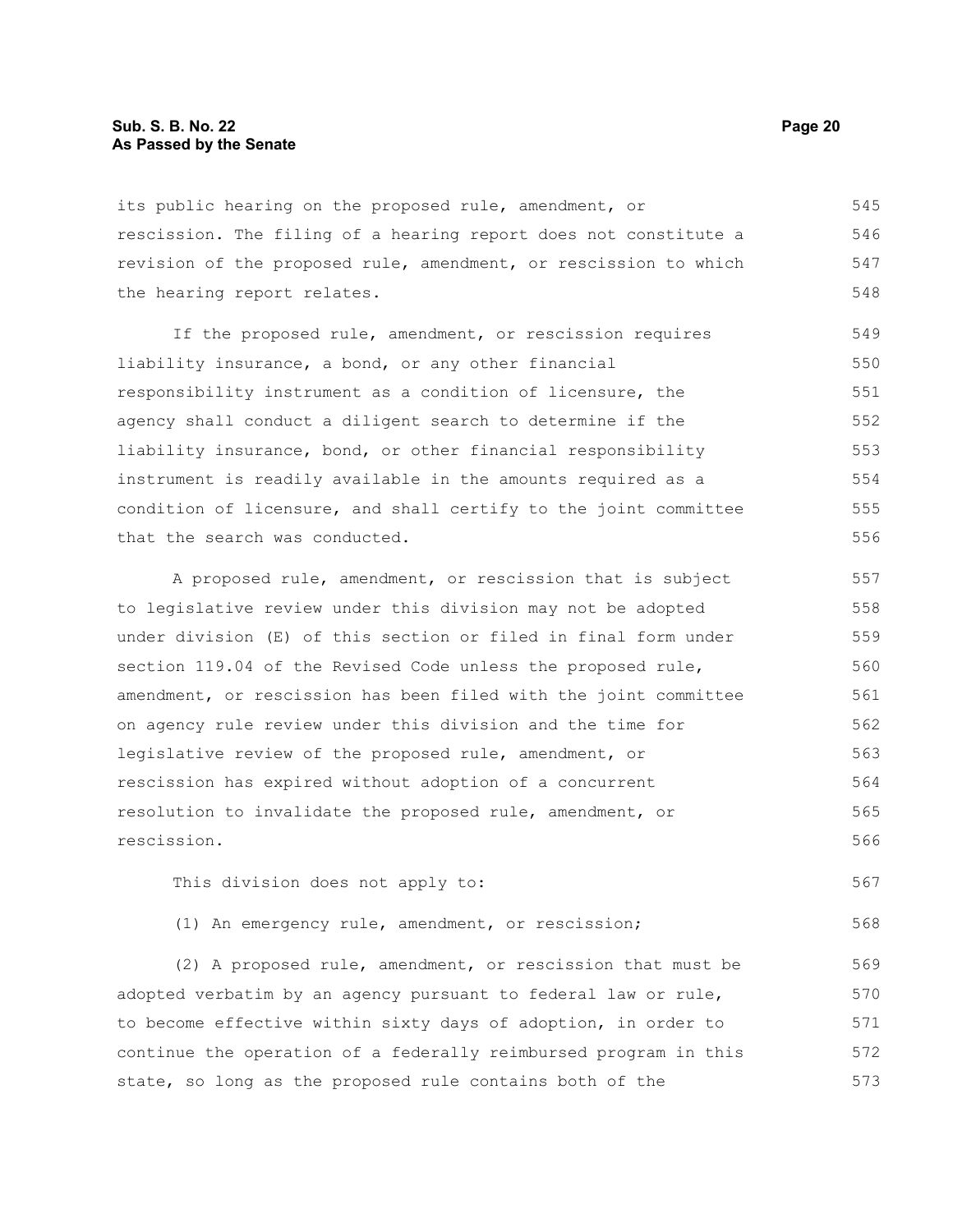| following:                                                            | 574 |
|-----------------------------------------------------------------------|-----|
| (a) A statement that it is proposed for the purpose of                | 575 |
| complying with a federal law or rule;                                 |     |
| (b) A citation to the federal law or rule that requires               | 577 |
| verbatim compliance.                                                  | 578 |
| (3) A proposed rule, amendment, or rescission that, as set            | 579 |
| forth in section 3719.41 of the Revised Code, must be adopted by      | 580 |
| the state board of pharmacy pursuant to federal law or rule, to       | 581 |
| become effective within sixty days of adoption, so long as the        | 582 |
| proposed rule contains a statement that it is proposed for the        | 583 |
| purpose of complying with federal law or rule.                        |     |
| If a rule or amendment is exempt from legislative review              | 585 |
| under division $(C)$ $(2)$ of this section, and if the federal law or | 586 |
| rule pursuant to which the rule or amendment was adopted              | 587 |
| expires, is repealed or rescinded, or otherwise terminates, the       | 588 |
| rule or amendment, or its rescission, is thereafter subject to        | 589 |

(D) On the date and at the time and place designated in the notice, the agency shall conduct a public hearing at which any person affected by the proposed action of the agency may appear and be heard in person, by the person's attorney, or both, may present the person's position, arguments, or contentions, orally or in writing, offer and examine witnesses, and present evidence tending to show that the proposed rule, amendment, or rescission, if adopted or effectuated, will be unreasonable or unlawful. An agency may permit persons affected by the proposed rule, amendment, or rescission to present their positions, arguments, or contentions in writing, not only at the hearing, but also for a reasonable period before, after, or both 591 592 593 594 595 596 597 598 599 600 601 602

legislative review under division (C) of this section.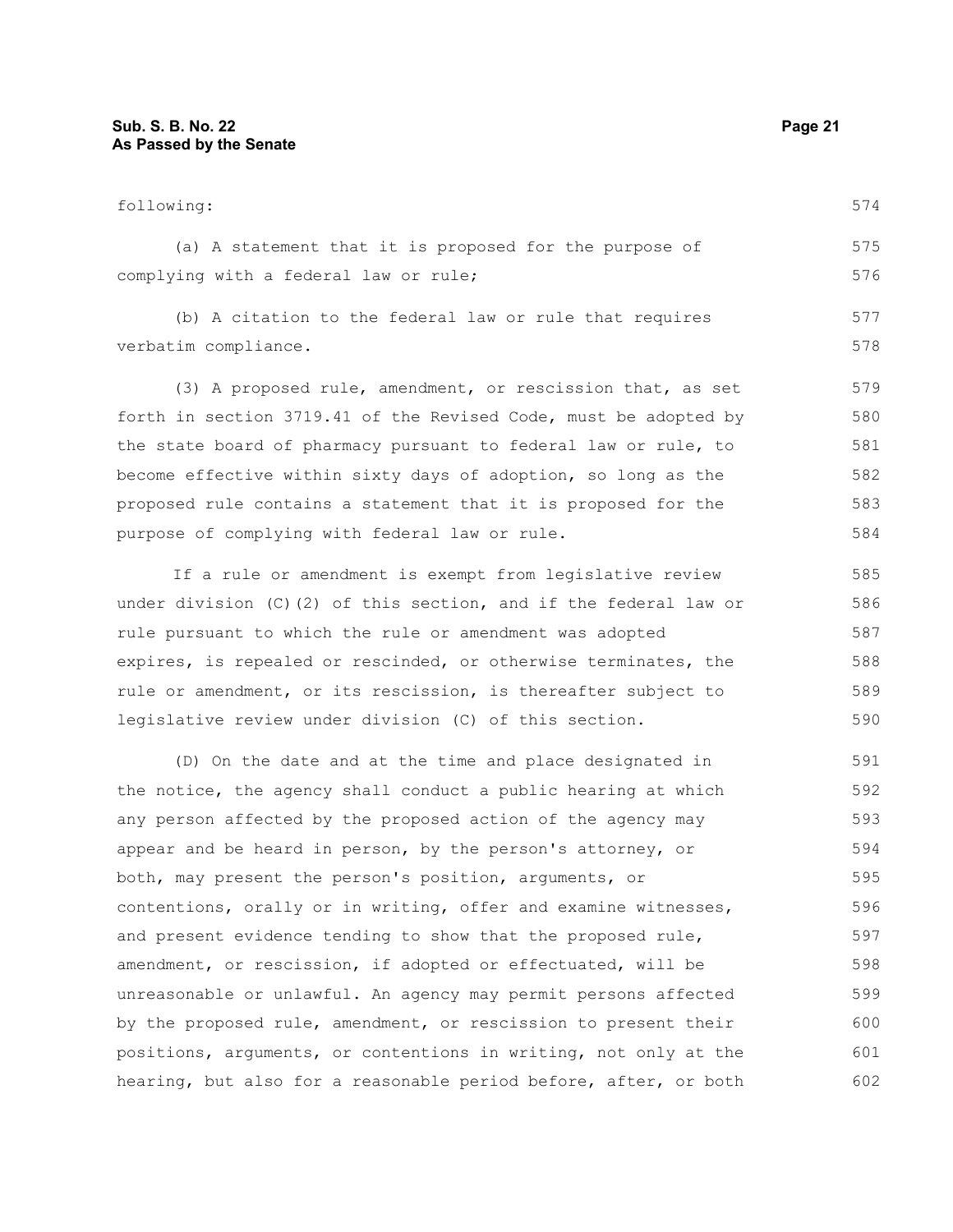#### **Sub. S. B. No. 22 Page 22 As Passed by the Senate**

before and after the hearing. A person who presents a position or arguments or contentions in writing before or after the hearing is not required to appear at the hearing. 603 604 605

At the hearing, the testimony shall be recorded. Such record shall be made at the expense of the agency. The agency is required to transcribe a record that is not sight readable only if a person requests transcription of all or part of the record and agrees to reimburse the agency for the costs of the transcription. An agency may require the person to pay in advance all or part of the cost of the transcription. 606 607 608 609 610 611 612

In any hearing under this section the agency may administer oaths or affirmations. 613 614

The agency shall consider the positions, arguments, or contentions presented at, or before or after, the hearing. The agency shall prepare a hearing summary of the positions, arguments, or contentions, and of the issues raised by the positions, arguments, or contentions. The agency then shall prepare a hearing report explaining, with regard to each issue, how it is reflected in the rule, amendment, or rescission. If an issue is not reflected in the rule, amendment, or rescission, the hearing report shall explain why the issue is not reflected. The agency shall include the hearing summary in the hearing report as an appendix thereto. And, in the hearing report, the agency shall identify the proposed rule, amendment, or rescission to which the hearing report relates. 615 616 617 618 619 620 621 622 623 624 625 626 627

(E) After divisions  $(A)$ ,  $(B)$ ,  $(C)$ , and  $(D)$  of this section have been complied with, and when the time for legislative review under sections 106.02, 106.022, and 106.023 of the Revised Code has expired without adoption of a concurrent resolution to invalidate the proposed rule, amendment, or 628 629 630 631 632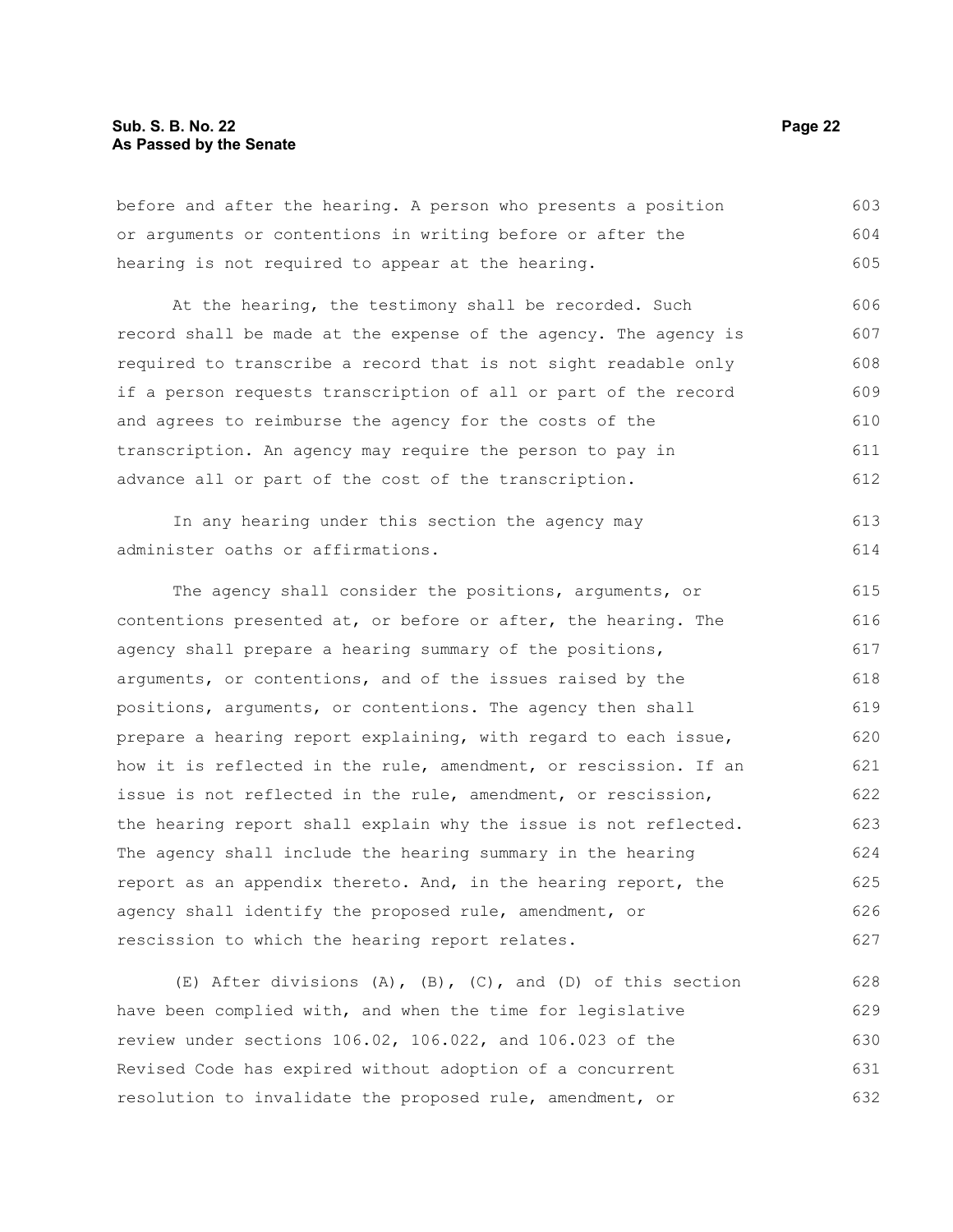#### **Sub. S. B. No. 22 Page 23 As Passed by the Senate**

rescission, the agency may issue an order adopting the proposed rule or the proposed amendment or rescission of the rule, consistent with the synopsis or general statement included in the public notice. At that time the agency shall designate the effective date of the rule, amendment, or rescission, which shall not be earlier than the tenth day after the rule, amendment, or rescission has been filed in its final form as provided in section 119.04 of the Revised Code. 633 634 635 636 637 638 639 640

(F) Prior to the effective date of a rule, amendment, or rescission, the agency shall make a reasonable effort to inform those affected by the rule, amendment, or rescission and to have available for distribution to those requesting it the full text of the rule as adopted or as amended.

(G)(1) If the governor, upon the request of an agency, determines that an emergency requires the immediate adoption, amendment, or rescission of a rule, the governor shall issue an order, the text of which shall be filed in electronic form with the agency, the secretary of state, the director of the legislative service commission, and the joint committee on agency rule review, that the procedure prescribed by this section with respect to the adoption, amendment, or rescission of a specified rule is suspended. The agency may then adopt immediately the emergency rule, amendment, or rescission and it becomes effective on the date the rule, amendment, or rescission, in final form and in compliance with division (A)(2) of section 119.04 of the Revised Code, is filed in electronic form with the secretary of state, the director of the legislative service commission, and the joint committee on agency rule review. The director shall publish the full text of the emergency rule, amendment, or rescission in the register of Ohio. 646 647 648 649 650 651 652 653 654 655 656 657 658 659 660 661 662 663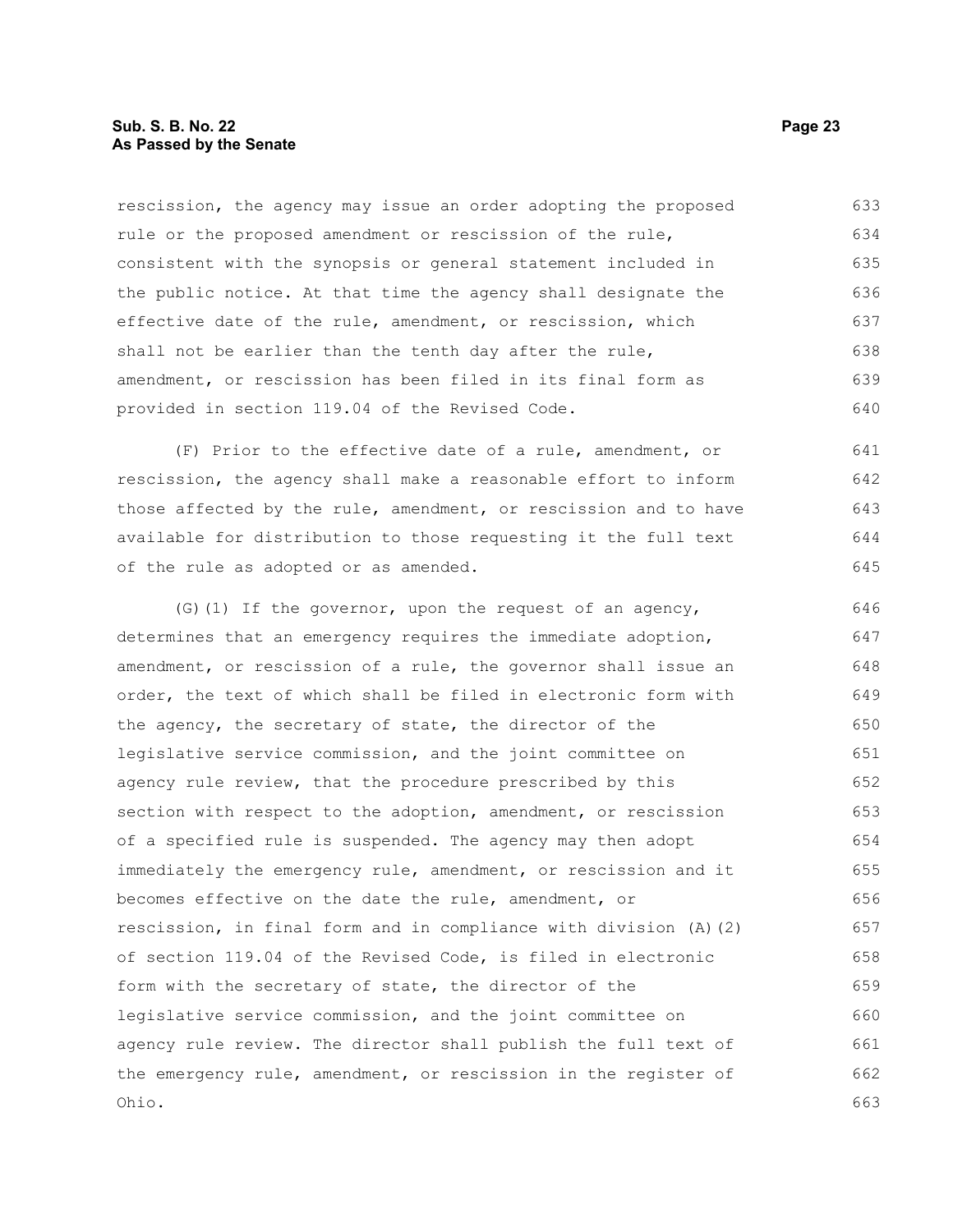#### **Sub. S. B. No. 22 Page 24 As Passed by the Senate**

Except as provided in division (G)(2) of this section, the emergency rule, amendment, or rescission shall become invalid at the end of the one hundred twentieth day it is in effect. Prior to that date the agency may adopt the emergency rule, amendment, or rescission as a nonemergency rule, amendment, or rescission by complying with the procedure prescribed by this section for the adoption, amendment, and rescission of nonemergency rules. The agency shall not use the procedure of division (G)(1) of this section to readopt the emergency rule, amendment, or rescission so that, upon the emergency rule, amendment, or rescission becoming invalid under division (G)(1) of this section, the emergency rule, amendment, or rescission will continue in effect without interruption for another one-hundredtwenty-day period, except when section 106.02 of the Revised Code prevents the agency from adopting the emergency rule, amendment, or rescission as a nonemergency rule, amendment, or rescission within the one-hundred-twenty-day period. 664 665 666 667 668 669 670 671 672 673 674 675 676 677 678 679 680

Division (G)(1) of this section does not apply to the adoption of any emergency rule, amendment, or rescission by the tax commissioner under division (C)(2) of section 5117.02 of the Revised Code. 681 682 683 684

(2) An emergency rule or amendment adding a substance to a controlled substance schedule shall become invalid at the end of the one hundred eightieth day it is in effect. Prior to that date, the state board of pharmacy may adopt the emergency rule or amendment as a nonemergency rule or amendment by complying with the procedure prescribed by this section for adoption and amendment of nonemergency rules. The board shall not use the procedure of division (G)(1) of this section to readopt the emergency rule or amendment so that, upon the emergency rule or amendment becoming invalid under division (G)(2) of this 685 686 687 688 689 690 691 692 693 694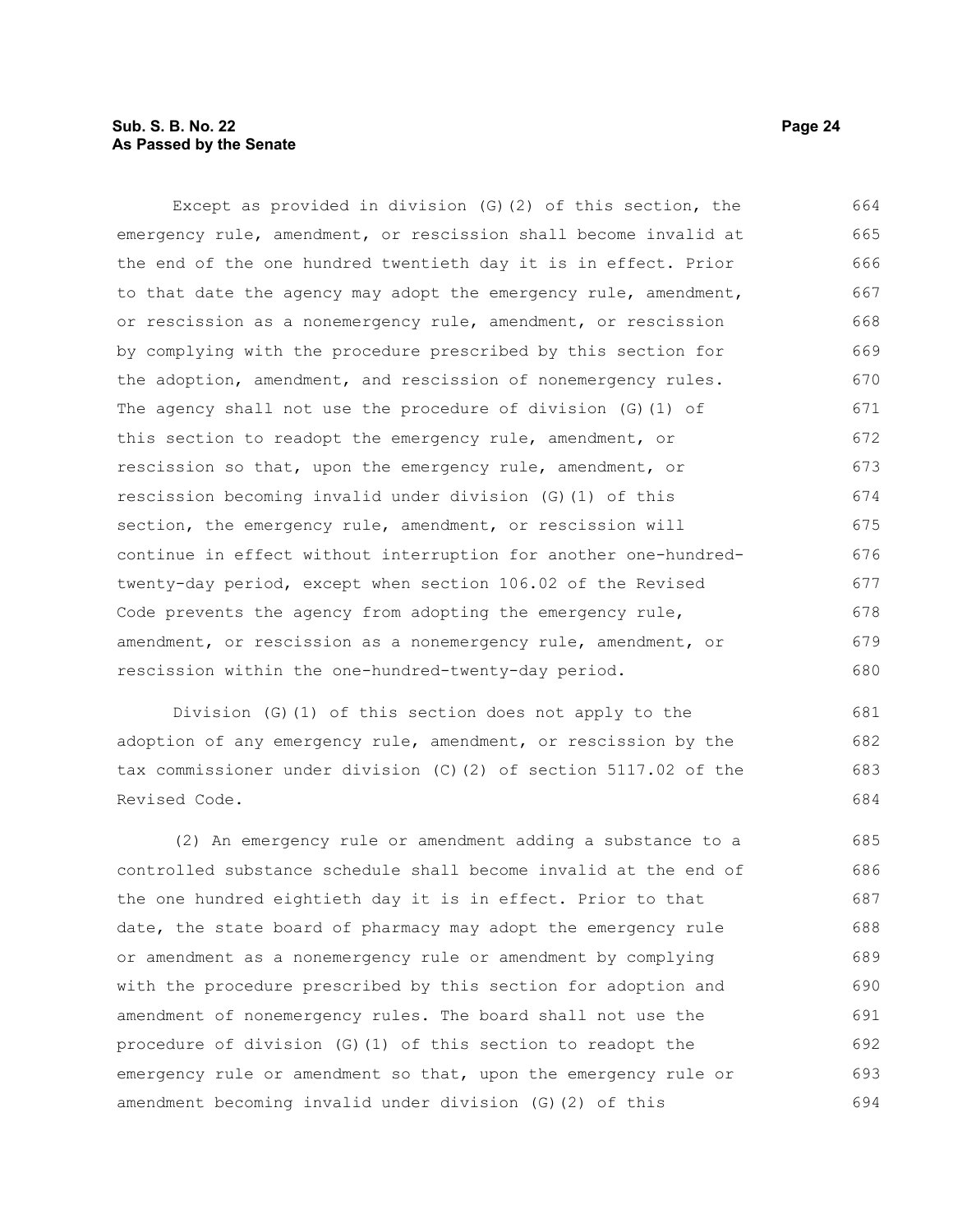| section, the emergency rule or amendment will continue in effect | 695 |
|------------------------------------------------------------------|-----|
| beyond the one-hundred-eighty-day period.                        | 696 |
| (3) The general assembly, by adopting a concurrent               | 697 |
| resolution, and in accordance with section 101.36 of the Revised | 698 |
| Code, may do either of the following:                            | 699 |
| (a) Invalidate an emergency rule adopted or amended by an        | 700 |
| agency in response to a public health state of emergency, as     | 701 |
| defined under section 107.42 of the Revised Code, under division | 702 |
| (G) (1) of this section;                                         | 703 |
| (b) Authorize an agency to readopt a rule that was               | 704 |
| rescinded in response to a public health state of emergency      | 705 |
| under division (G) (1) of this section.                          | 706 |
| (H) Rules adopted by an authority within the department of       | 707 |
| job and family services for the administration or enforcement of | 708 |
| Chapter 4141. of the Revised Code or of the department of        | 709 |
| taxation shall be effective without a hearing as provided by     | 710 |
| this section if the statutes pertaining to such agency           | 711 |
| specifically give a right of appeal to the board of tax appeals  | 712 |
| or to a higher authority within the agency or to a court, and    | 713 |
| also give the appellant a right to a hearing on such appeal.     | 714 |
| This division does not apply to the adoption of any rule,        | 715 |
| amendment, or rescission by the tax commissioner under division  | 716 |
| (C)(1) or (2) of section 5117.02 of the Revised Code, or deny    | 717 |
| the right to file an action for declaratory judgment as provided | 718 |
| in Chapter 2721. of the Revised Code from the decision of the    | 719 |
| board of tax appeals or of the higher authority within such      | 720 |
| agency.                                                          | 721 |
| Sec. 3701.13. (A) As used in this section:                       | 722 |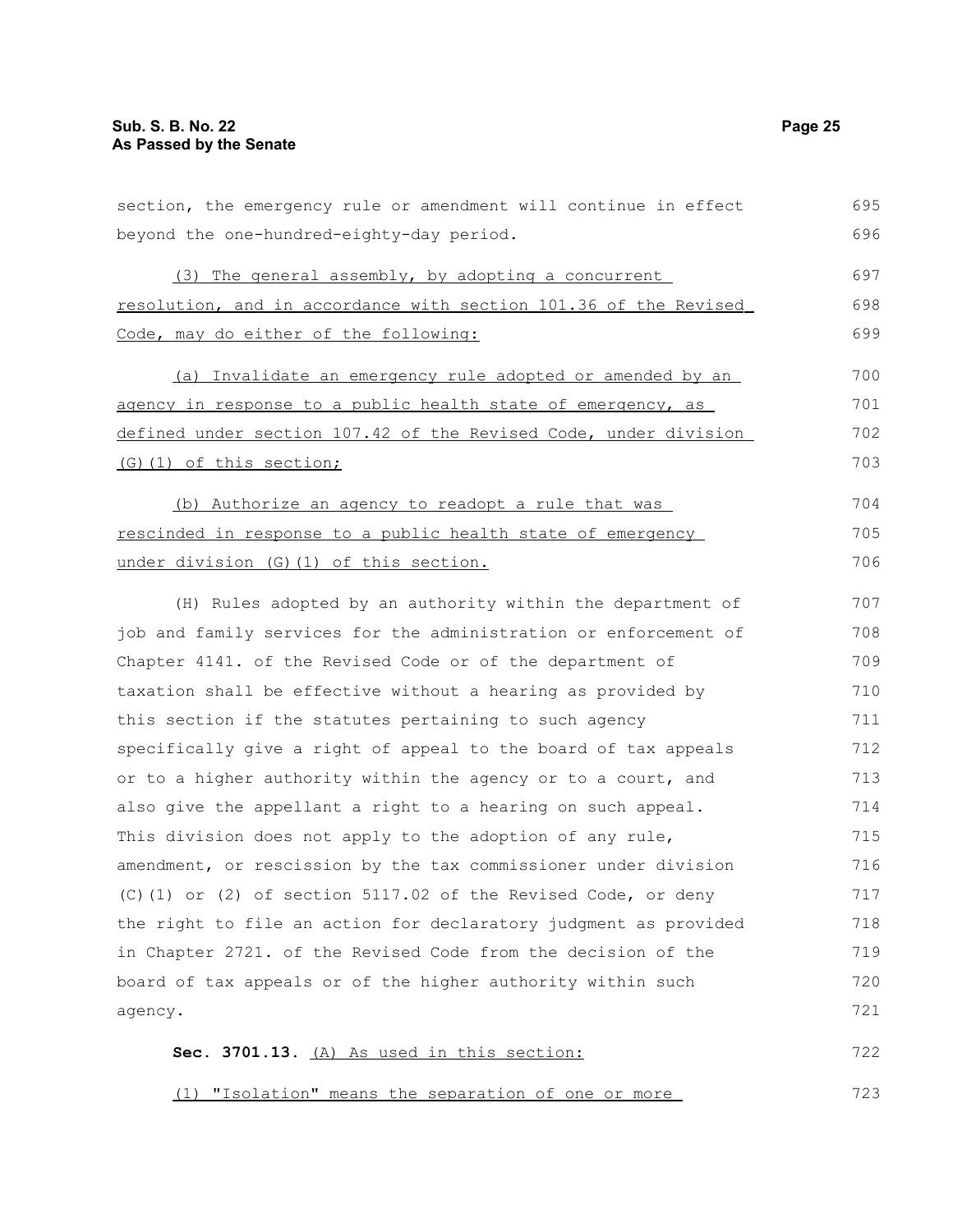| individuals who have been medically diagnosed with a             | 724 |
|------------------------------------------------------------------|-----|
| communicable or contagious disease from other individuals who    | 725 |
| have not been medically diagnosed with the disease.              | 726 |
| (2) "Quarantine" means the separation or restriction of          | 727 |
| movement of one or more individuals who have come into direct    | 728 |
| contact with someone who has been medically diagnosed with a     | 729 |
| communicable or contagious disease.                              | 730 |
| (B) (1) The department of health shall have supervision of       | 731 |
| all matters relating to the preservation of the life and health  | 732 |
| of the people and have ultimate authority in matters of          | 733 |
| quarantine and isolation, which it may declare and enforce, when | 734 |
| neither exists, and modify, relax, or abolish, when either has   | 735 |
| been established. The The authority of the department of health  | 736 |
| under this section is superior to the authority of a board of    | 737 |
| health of a city or general health district or the authority     | 738 |
| having the duties of a board of health under section 3709.05 of  | 739 |
| <u>the Revised Code.</u>                                         | 740 |
| (2) The department may approve methods of immunization           | 741 |
| against the diseases specified in section 3313.671 of the        | 742 |
| Revised Code for the purpose of carrying out the provisions of   | 743 |
| that section and take such actions as are necessary to encourage | 744 |
| vaccination against those diseases.                              | 745 |
| The (C) Subject to section 103.651 of the Revised Code,          | 746 |
| the department may make special or standing orders or rules for- | 747 |
| preventing the use of fluoroscopes for nonmedical purposes that  | 748 |
| emit doses of radiation likely to be harmful to any person, for  | 749 |
| preventing the spread of contagious or infectious diseases, for- | 750 |
| governing the receipt and conveyance of remains of deceased      | 751 |
| persons, and for such other sanitary matters as are best-        | 752 |
| controlled by a general rule.                                    | 753 |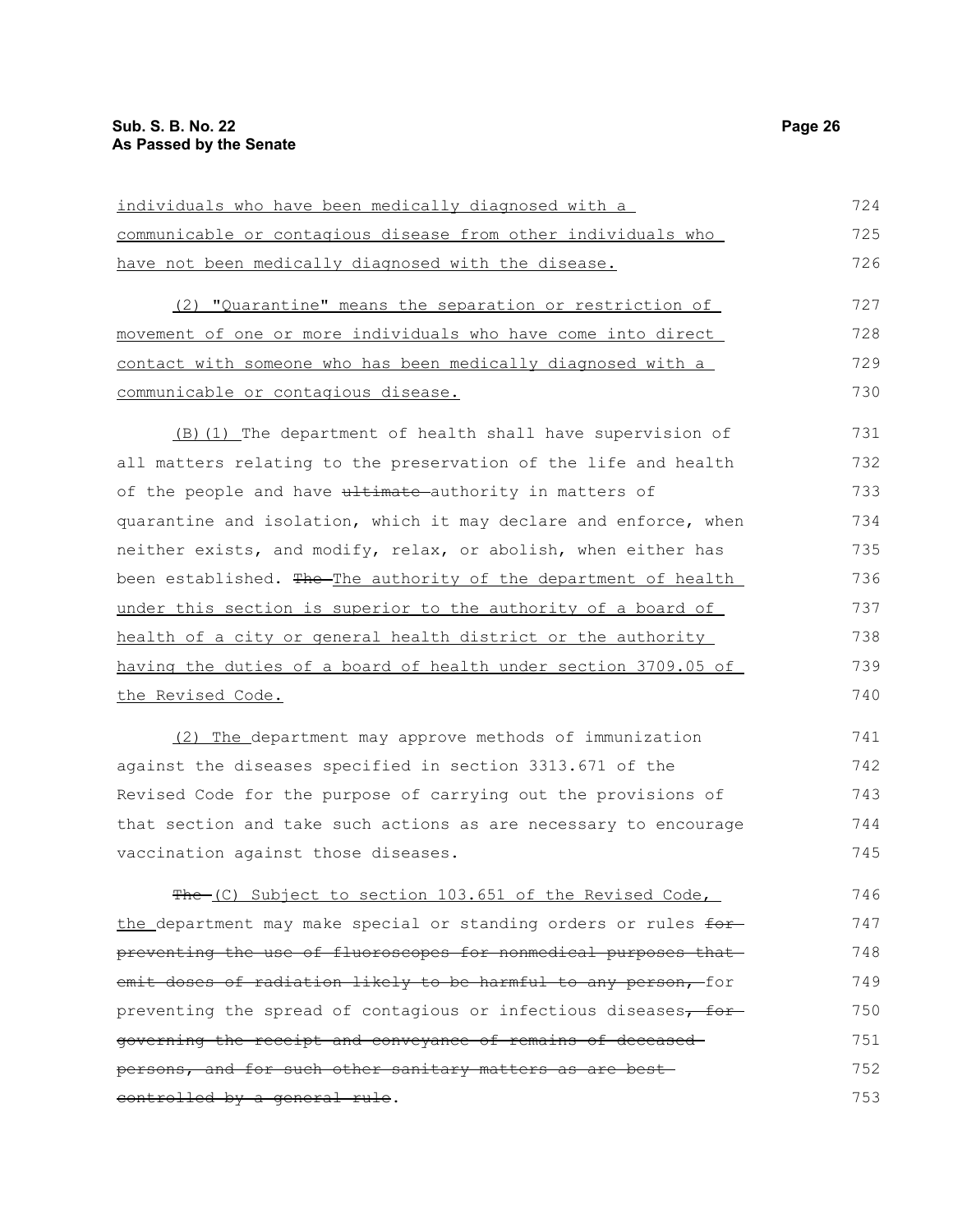| (D) In addition to the authority granted by division (C)         | 754 |
|------------------------------------------------------------------|-----|
| (1) of this section, the department may make special or standing | 755 |
| orders or rules for any of the following purposes:               | 756 |
| (1) To prevent the use of fluoroscopes for nonmedical            | 757 |
| purposes that emit doses of radiation likely to be harmful to    | 758 |
| any person;                                                      | 759 |
| (2) To govern the receipt and conveyance of remains of           | 760 |
| deceased persons;                                                | 761 |
| (3) To address such other sanitary matters as are best           | 762 |
| controlled by a general rule.                                    | 763 |
| (E) Whenever possible, the department shall work in              | 764 |
| cooperation with the health commissioner of a general or city    | 765 |
| health district. The                                             | 766 |
| In any of the following circumstances, the department may        | 767 |
| make and enforce orders in local matters or reassign substantive | 768 |
| authority for mandatory programs from a general or city health   | 769 |
| district to another general or city health district: when an     | 770 |
| emergency exists, or when the board of health of a general or    | 771 |
| city health district has neglected or refused to act with        | 772 |
| sufficient promptness or efficiency, or when such board has not  | 773 |
| been established as provided by sections 3709.02, 3709.03,       | 774 |
| 3709.05, 3709.06, 3709.11, 3709.12, and 3709.14 of the Revised   | 775 |
| Code. In such cases, the necessary expense incurred shall be     | 776 |
| paid by the general health district or city for which the        | 777 |
| services are rendered.                                           | 778 |
| The department of health may require general or city             | 779 |
| health districts to enter into agreements for shared services    | 780 |
| under section 9.482 of the Revised Code. The department shall    | 781 |

prepare and offer to boards of health a model contract and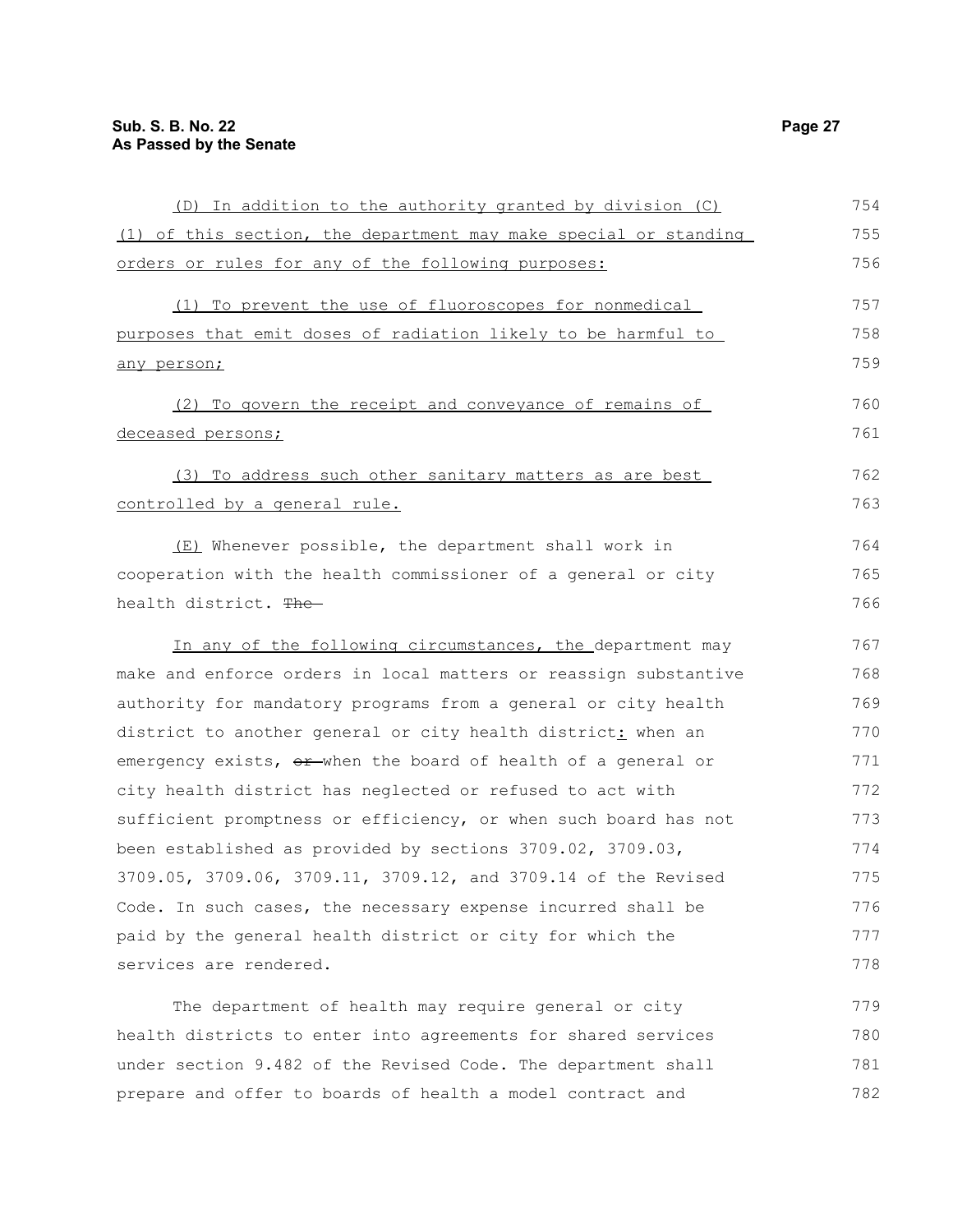#### **Sub. S. B. No. 22 Page 28 As Passed by the Senate**

memorandum of understanding that are easily adaptable for use by boards of health when entering into shared services agreements. The department also may offer financial and other technical assistance to boards of health to encourage the sharing of services. 783 784 785 786 787

As a condition precedent to receiving funding from the department of health, the director of health may require general or city health districts to apply for accreditation by July 1, 2018, and be accredited by July 1, 2020, by an accreditation body approved by the director. The director of health, by July 1, 2016, shall conduct an evaluation of general and city health district preparation for accreditation, including an evaluation of each district's reported public health quality indicators as provided for in section 3701.98 of the Revised Code. 788 789 790 791 792 793 794 795 796

(F) The department may make evaluative studies of the nutritional status of Ohio residents, and of the food and nutrition-related programs operating within the state. Every agency of the state, at the request of the department, shall provide information and otherwise assist in the execution of such studies. 797 798 799 800 801 802

#### **Sec. 3707.01.** The (A) As used in this chapter, "isolation" and "quarantine" have the same meanings as in section 3701.13 of the Revised Code. 803 804 805

(B) The board of health of a city or general health district shall abate and remove all nuisances within its jurisdiction. It may, by order, compel the owners, agents, assignees, occupants, or tenants of any lot, property, building, or structure to abate and remove any nuisance therein, and prosecute such persons for neglect or refusal to obey such orders. Except in cities having a building department, or 806 807 808 809 810 811 812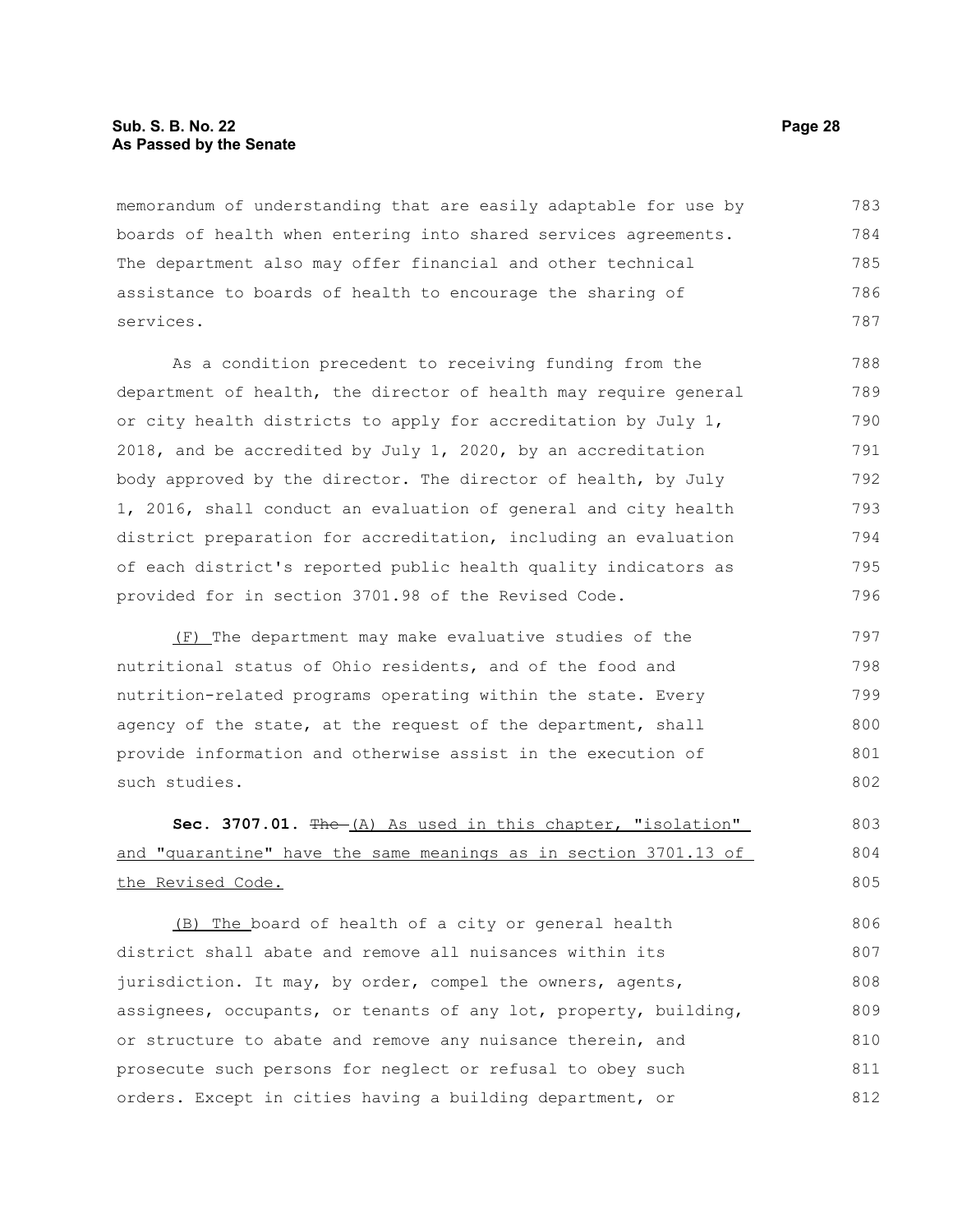#### **Sub. S. B. No. 22 Page 29 As Passed by the Senate**

otherwise exercising the power to regulate the erection of buildings, the board may regulate the location, constuctionconstruction, and repair of water closets, privies, cesspools, sinks, plumbing, and drains. In cities having such departments or exercising such power, the legislative authority, by ordinance, shall prescribe such rules and regulations as are approved by the board and shall provide for their enforcement. 813 814 815 816 817 818 819

The board may regulate the location, construction, and repair of yards, pens, and stables, and the use, emptying, and cleaning of such yards, pens, and stables and of water closets, privies, cesspools, sinks, plumbing, drains, or other places where offensive or dangerous substances or liquids are or may accumulate. 820 821 822 823 824 825

When a building, erection, excavation, premises, business, pursuit, matter, or thing, or the sewerage, drainage, plumbing, or ventilation thereof is, in the opinion of the board, in a condition dangerous to life or health, and when a building or structure is occupied or rented for living or business purposes and sanitary plumbing and sewerage are feasible and necessary, but neglected or refused, the board may declare it a public nuisance and order it to be removed, abated, suspended, altered, or otherwise improved or purified by the owner, agent, or other person having control thereof or responsible for such condition, and may prosecute him the owner, agent, or other person having control thereof for the refusal or neglect to obey such order. The board may, by its officers and employees, remove, abate, suspend, alter, or otherwise improve or purify such nuisance and certify the costs and expense thereof to the county auditor, to be assessed against the property and thereby made a lien upon it and collected as other taxes. 826 827 828 829 830 831 832 833 834 835 836 837 838 839 840 841 842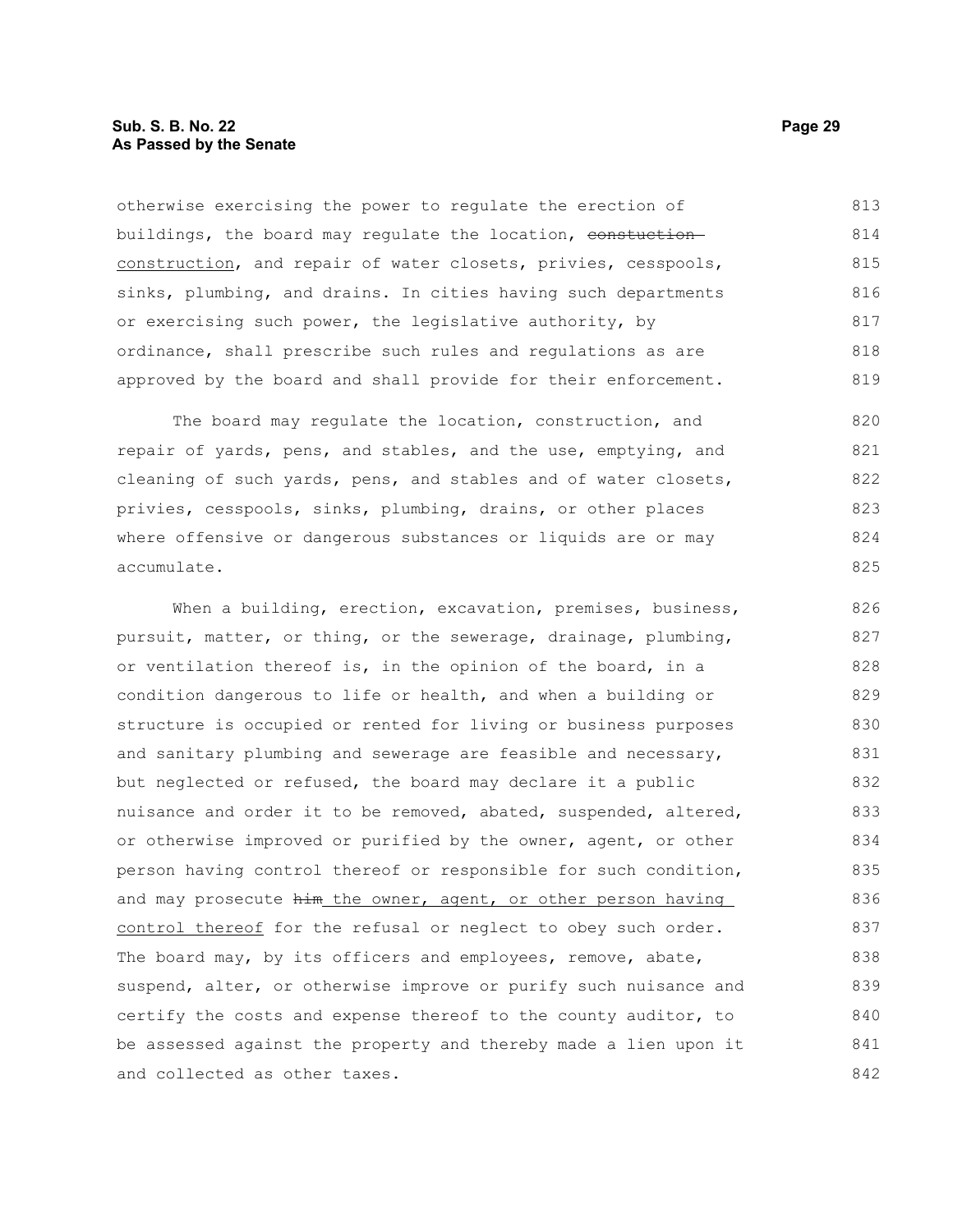| Sec. 3715.74. (A) As used in this section:                       | 843 |
|------------------------------------------------------------------|-----|
| (1) "Adulterated" means adulterated as determined under          | 844 |
| section 3715.59 or 3715.63 of the Revised Code.                  | 845 |
| (2) "Consumer product" means any food or drink that is           | 846 |
| consumed by humans and any medicine, including a prescription    | 847 |
| drug, that is consumed or used by humans.                        | 848 |
| (3) "Retailer" means a place of business that offers             | 849 |
| consumer products for sale to the general public.                | 850 |
| (B) (1) Except as provided in division (C) of this section,      | 851 |
| if the governor has a reasonable basis to believe that one or    | 852 |
| more units of a consumer product have been adulterated and that  | 853 |
| further sale or use of the consumer product presents a threat to | 854 |
| the public health and safety, the governor may declare a public  | 855 |
| health state of an adulterated consumer product emergency and    | 856 |
| make any of the following executive public health state of       | 857 |
| adulterated consumer product emergency orders:                   | 858 |
| (a) That all units of the consumer product be removed from       | 859 |
| public display by all retailers;                                 | 860 |
| (b) That no units of the consumer product be sold or             | 861 |
| offered for sale during the public health state of adulterated   | 862 |
| consumer product emergency;                                      | 863 |
| (c) That any retailer possessing units of the consumer           | 864 |
| product segregate these units from other merchandise and hold    | 865 |
| them or a portion of them for disposition by designated law      | 866 |
| enforcement officers or officials of the department of           | 867 |
| agriculture, the department of health, or the state board of     | 868 |
| pharmacy;                                                        | 869 |
| (d) Any other limitations, controls, or prohibitions that        | 870 |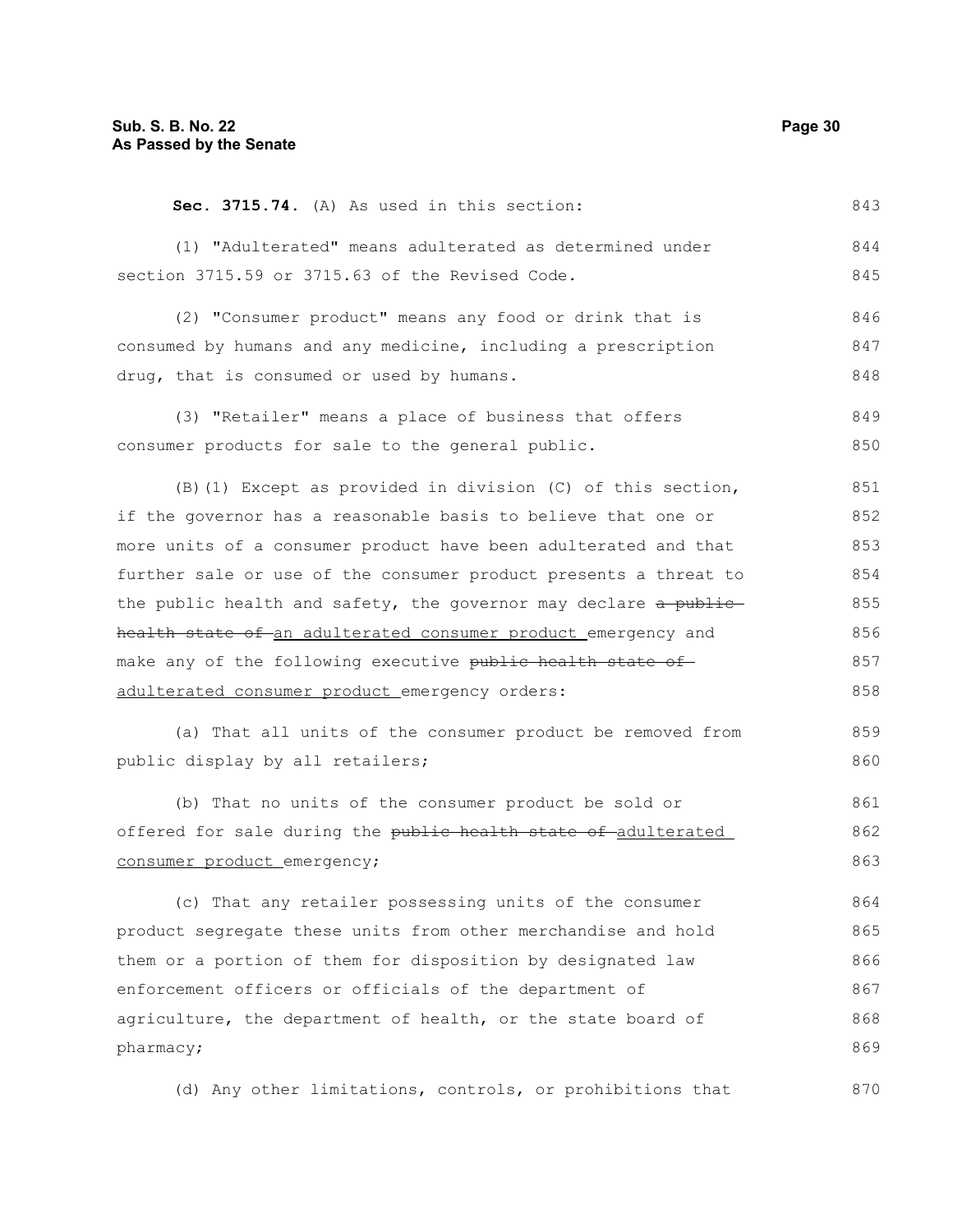the governor considers necessary regarding the manufacture, importation, sale, or transportation of the consumer product. 871 872

(2) The governor may amend or rescind any order issued under division (B)(1) of this section. 873 874

(C) If the particular type of consumer product referred to in division (B)(1) of this section is one that falls within the jurisdiction of the department of agriculture, the department of health, or the state board of pharmacy, the governor shall not declare a public health state of an adulterated consumer product emergency pursuant to that division unless requested to do so by the department or board that regulates the consumer product. If the governor grants the request, the department or board that made the request shall enforce the provisions of this section. 875 876 877 878 879 880 881 882 883

(D) A public health state of emergency declared under this section shall exist for not more than sixty days unless extendedby the governor for an additional thirty-day period, at whichtime the public health state of emergency shall end unless it is extended by a concurrent resolution adopted by both houses of the general assembly. An amendment to an executive public health state of emergency order shall not be considered a new order. 884 885 886 887 888 889 890

(E) Any executive public health state of adulterated consumer product emergency order or amended executive publichealth state of adulterated consumer product emergency order issued under this section shall be disseminated promptly by means that bring the order to the attention of the general public. The governor promptly shall file the order with the secretary of state, the department of agriculture, the department of health, and the state board of pharmacy. 891 892 893 894 895 896 897 898

 $(F)$  (E) The state is not liable for removal, or for the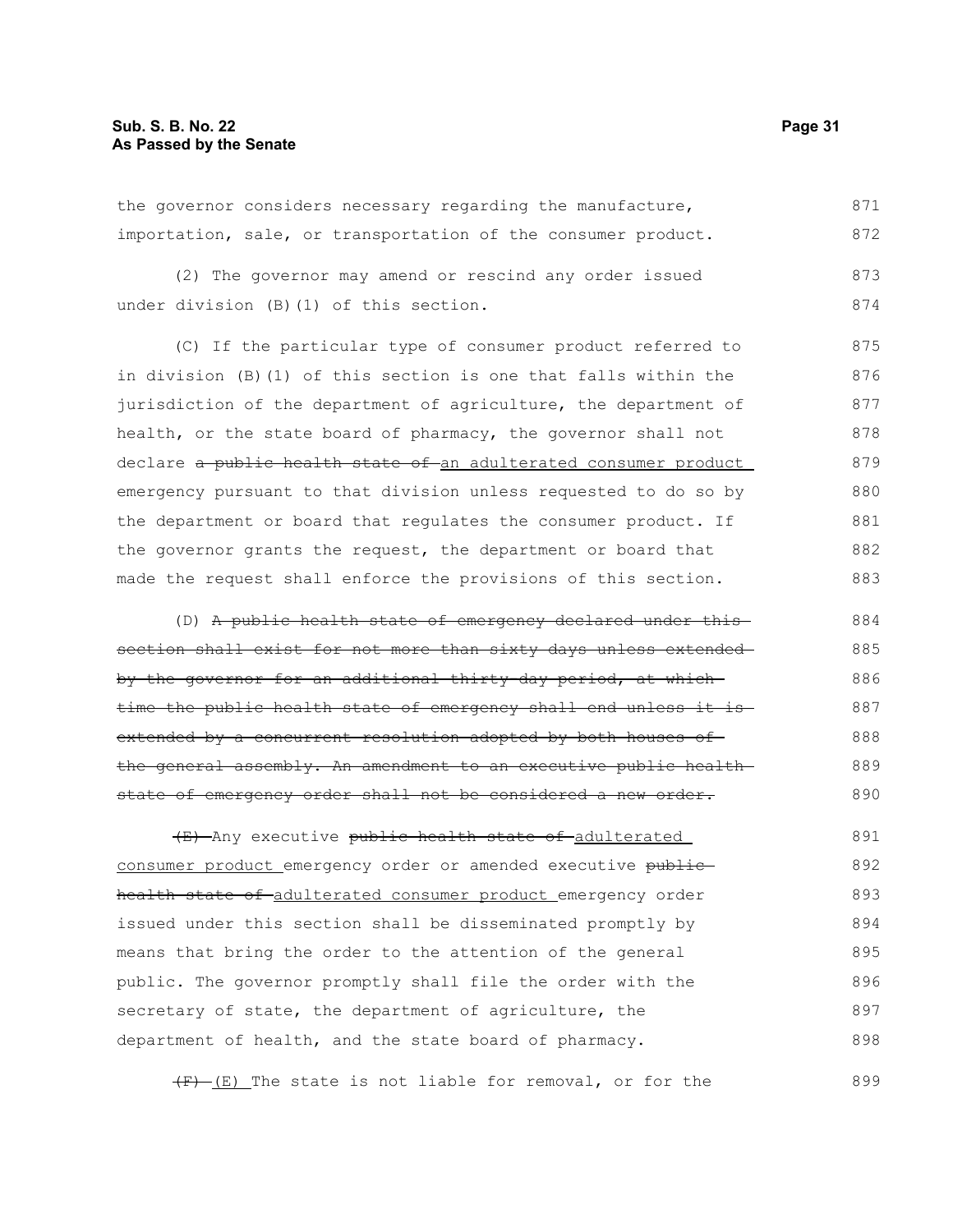#### **Sub. S. B. No. 22 Page 32 As Passed by the Senate**

costs of removal, of consumer products from public display in connection with an executive public health state of adulterated consumer product emergency order issued under division (B)(1)(a) of this section. Neither the state nor an agent of the state acting pursuant to a public health state of an adulterated consumer product emergency is liable for any damages or loss incurred because of any action pursuant to an executive publichealth state of adulterated consumer product emergency order of that type. 900 901 902 903 904 905 906 907 908

 $\overline{(G) - (F)}$  No person shall knowingly violate an executive public health state of adulterated consumer product emergency order issued by the governor under this section. Whoever violates an executive public health state of adulterated consumer product emergency order is subject to a fine of not less than five hundred dollars. Each day a violation continues is a separate offense. 909 910 911 912 913 914 915

 $(H)$  (G) The attorney general, at the direction of the governor or upon request of the director of agriculture, the director of health, the state board of pharmacy, or a prosecuting attorney may commence an action in a court of common pleas to enjoin a violation of an executive public health state of-adulterated consumer product emergency order issued pursuant to this section or to compel a person to perform a duty imposed by an executive public health state of adulterated consumer product emergency order. 916 917 918 919 920 921 922 923 924

**Sec. 4935.03.** (A) The public utilities commission shall adopt, and may amend or rescind, rules in accordance with section 111.15 of the Revised Code, with the approval of the governor, defining various foreseen types and levels of energy emergency conditions for critical shortages or interruptions in 925 926 927 928 929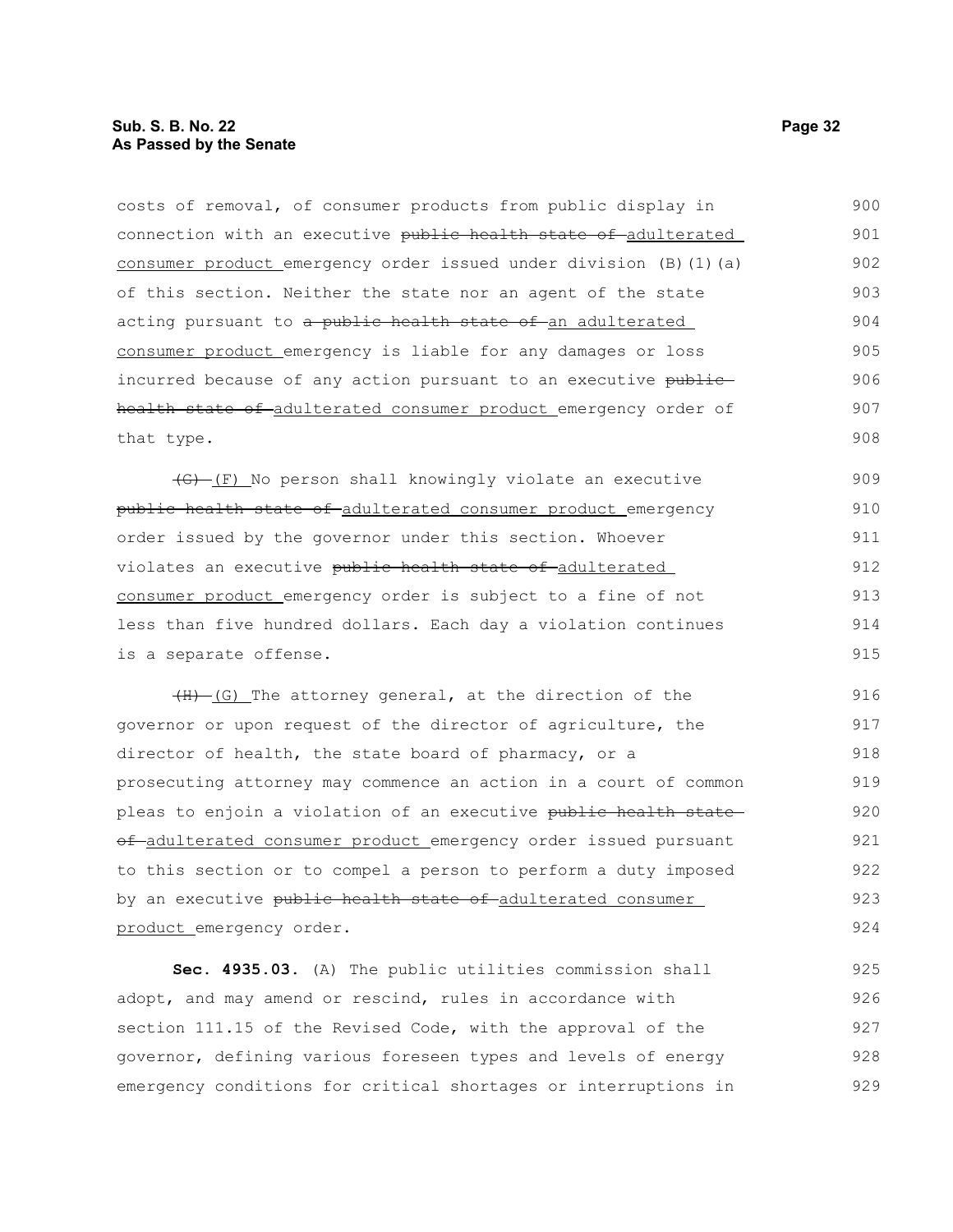the supply of electric power, natural gas, coal, or individual petroleum fuels and specifying appropriate measures to be taken at each level or for each type of energy emergency as necessary to protect the public health or safety or prevent unnecessary or avoidable damage to property. The rules may prescribe different measures for each different type or level of declared energy emergency, and for any type or level shall empower the governor to: 930 931 932 933 934 935 936 937

(1) Restrict the energy consumption of state and local government offices and industrial and commercial establishments; 938 939

(2) Restrict or curtail public or private transportation or require or encourage the use of car pools or mass transit systems; 940 941 942

(3) Order, during a declared energy emergency, any electric light, natural gas or gas, or pipeline company; any supplier subject to certification under section 4928.08 or 4929.20 of the Revised Code; electric power or gas utility that is owned by a municipal corporation or not for profit; coal producer or supplier; electric power producer or marketer; or petroleum fuel producer, refiner, wholesale distributor, or retail dealer to sell electricity, gas, coal, or petroleum fuel in order to alleviate hardship, or if possible to acquire or produce emergency supplies to meet emergency needs; 943 944 945 946 947 948 949 950 951 952

(4) Order, during a declared energy emergency, other energy conservation or emergency energy production or distribution measures to be taken in order to alleviate hardship; 953 954 955 956

(5) Mobilize emergency management, national guard, law enforcement, or emergency medical services. 957 958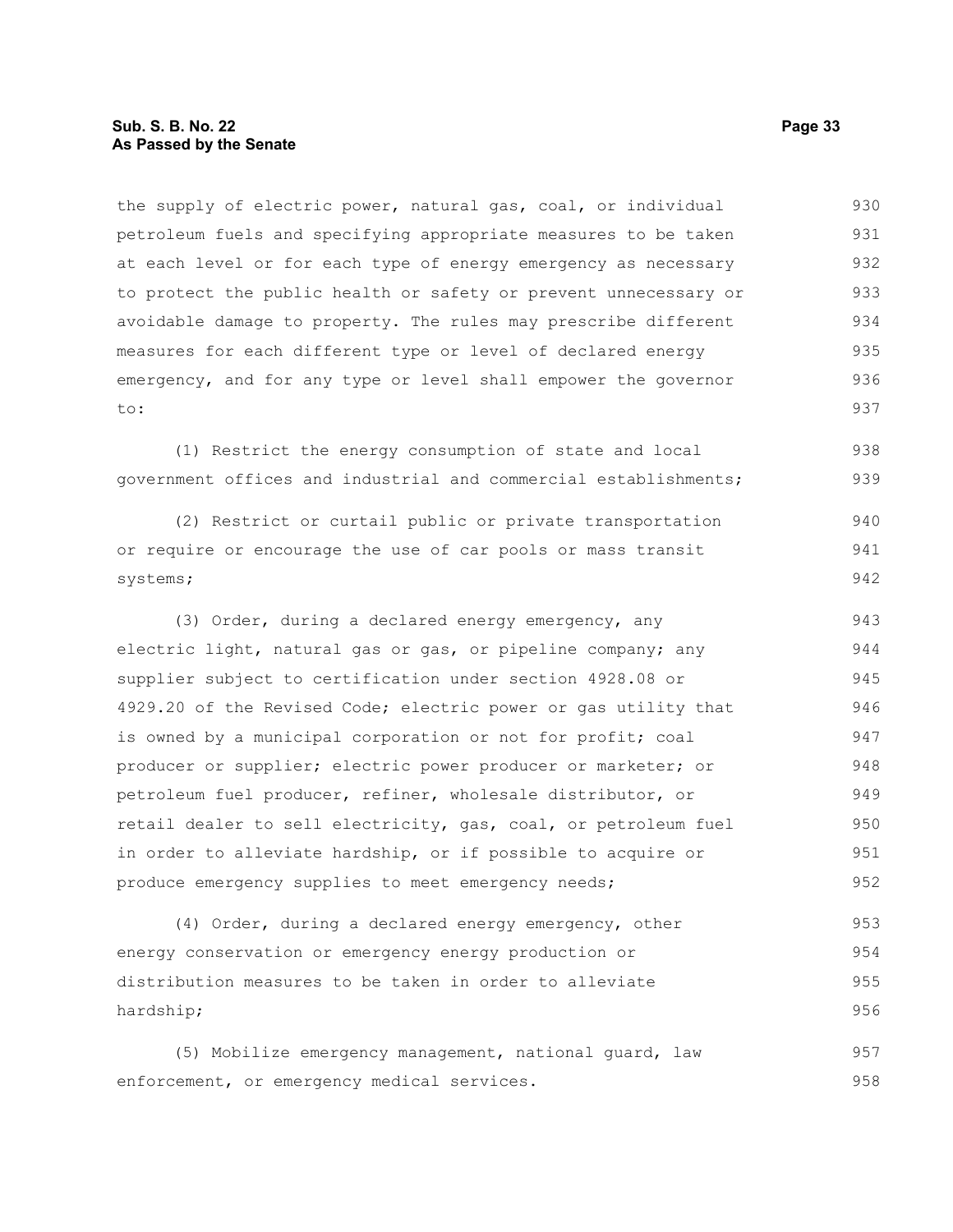#### **Sub. S. B. No. 22 Page 34 As Passed by the Senate**

The rules shall be designed to protect the public health and safety and prevent unnecessary or avoidable damage to property. They shall encourage the equitable distribution of available electric power and fuel supplies among all geographic regions in the state. 959 960 961 962 963

(B) The governor may, after consultation with the chairperson of the commission, declare an energy emergency by filing with the secretary of state a written declaration of an energy emergency at any time the governor finds that the health, safety, or welfare of the residents of this state or of one or more counties of this state is so imminently and substantially threatened by an energy shortage that immediate action of state government is necessary to prevent loss of life, protect the public health or safety, and prevent unnecessary or avoidable damage to property. The declaration shall state the counties, utility service areas, or fuel market areas affected, or its statewide effect, and what fuels or forms of energy are in critically short supply. An energy emergency declaration goes into immediate effect upon filing and continues in effect for the period prescribed in the declaration, but not more than thirty days. At the end of any thirty-day or shorter energy emergency, the governor may issue another declaration extending the emergency. The general assembly may by concurrent resolution terminate any declaration of an energy emergency. The emergencyis terminated at the time of filing of the concurrent resolution with the secretary of state. When an energy emergency is declared, the commission shall implement the measures which it determines are appropriate for the type and level of emergency in effect. 964 965 966 967 968 969 970 971 972 973 974 975 976 977 978 979 980 981 982 983 984 985 986 987

(C) Energy emergency orders issued by the governor pursuant to this section shall take effect immediately upon 988 989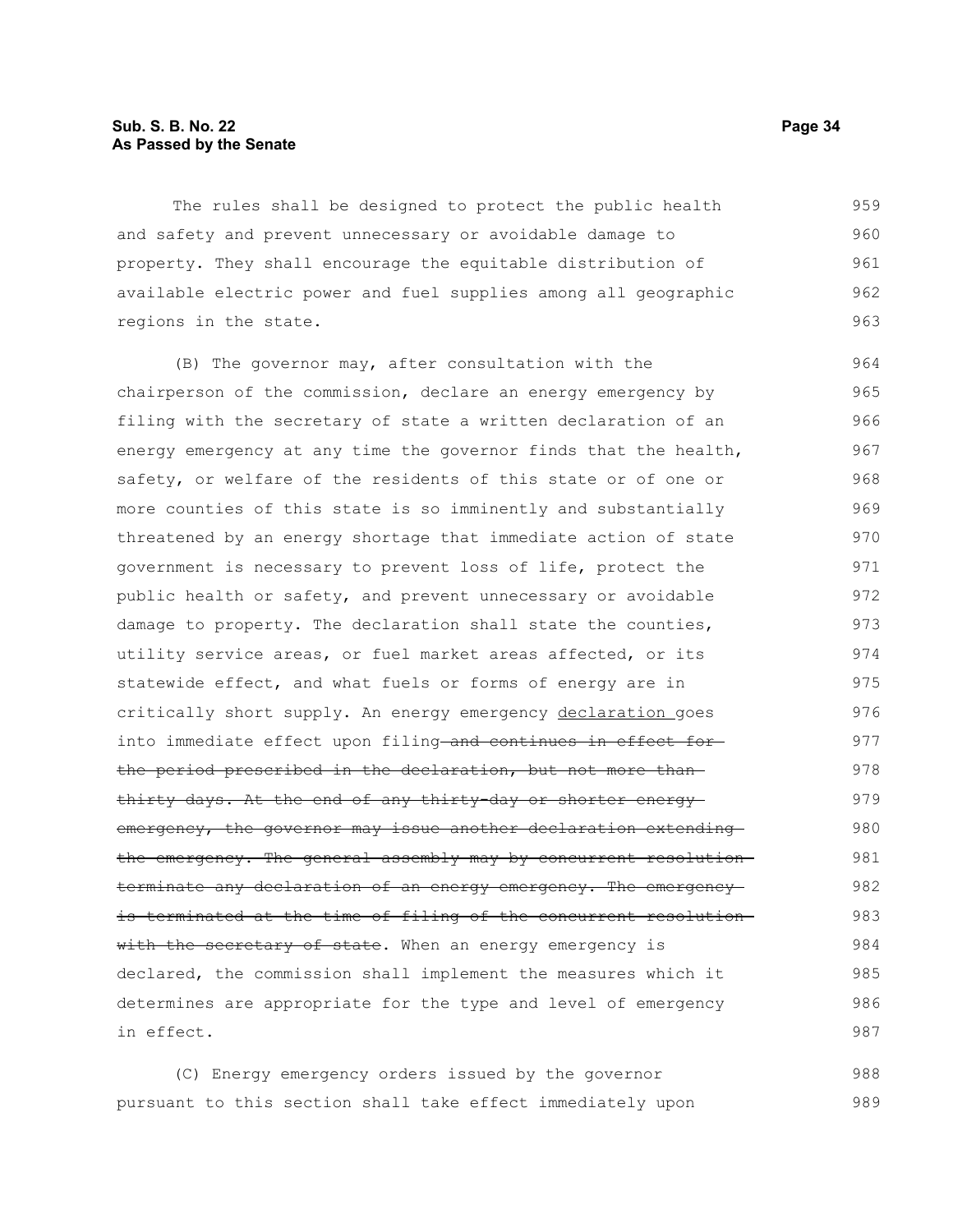#### **Sub. S. B. No. 22 Page 35 As Passed by the Senate**

issuance, and the person to whom the order is directed shall initiate compliance measures immediately upon receiving the order. During an energy emergency the attorney general or the prosecuting attorney of the county where violation of a rule adopted or order issued under this section occurs may bring an action for immediate injunction or other appropriate relief to secure prompt compliance. The court may issue an ex parte temporary order without notice which shall enforce the prohibitions, restrictions, or actions that are necessary to secure compliance with the rule or order. Compliance with rules or orders issued under this section is a matter of statewide concern. 990 991 992 993 994 995 996 997 998 999 1000 1001

(D) During a declared energy emergency the governor may use the services, equipment, supplies, and facilities of existing departments, offices, and agencies of the state and of the political subdivisions thereof to the maximum extent practicable and necessary to meet the energy emergency, and the officers and personnel of all such departments, offices, and agencies shall cooperate with and extend such services and facilities to the governor upon request. 1002 1003 1004 1005 1006 1007 1008 1009

(E) During an energy emergency declared under this section, no person shall violate any rule adopted or order issued under this section. Whoever violates this division is guilty of a minor misdemeanor on a first offense, and a misdemeanor of the first degree upon subsequent offenses or if the violation was purposely committed. 1010 1011 1012 1013 1014 1015

**Section 2.** That existing sections 106.022, 111.15, 119.03, 3701.13, 3707.01, 3715.74, and 4935.03 of the Revised Code are hereby repealed. 1016 1017 1018

Section 3. Any executive order or emergency declaration 1019